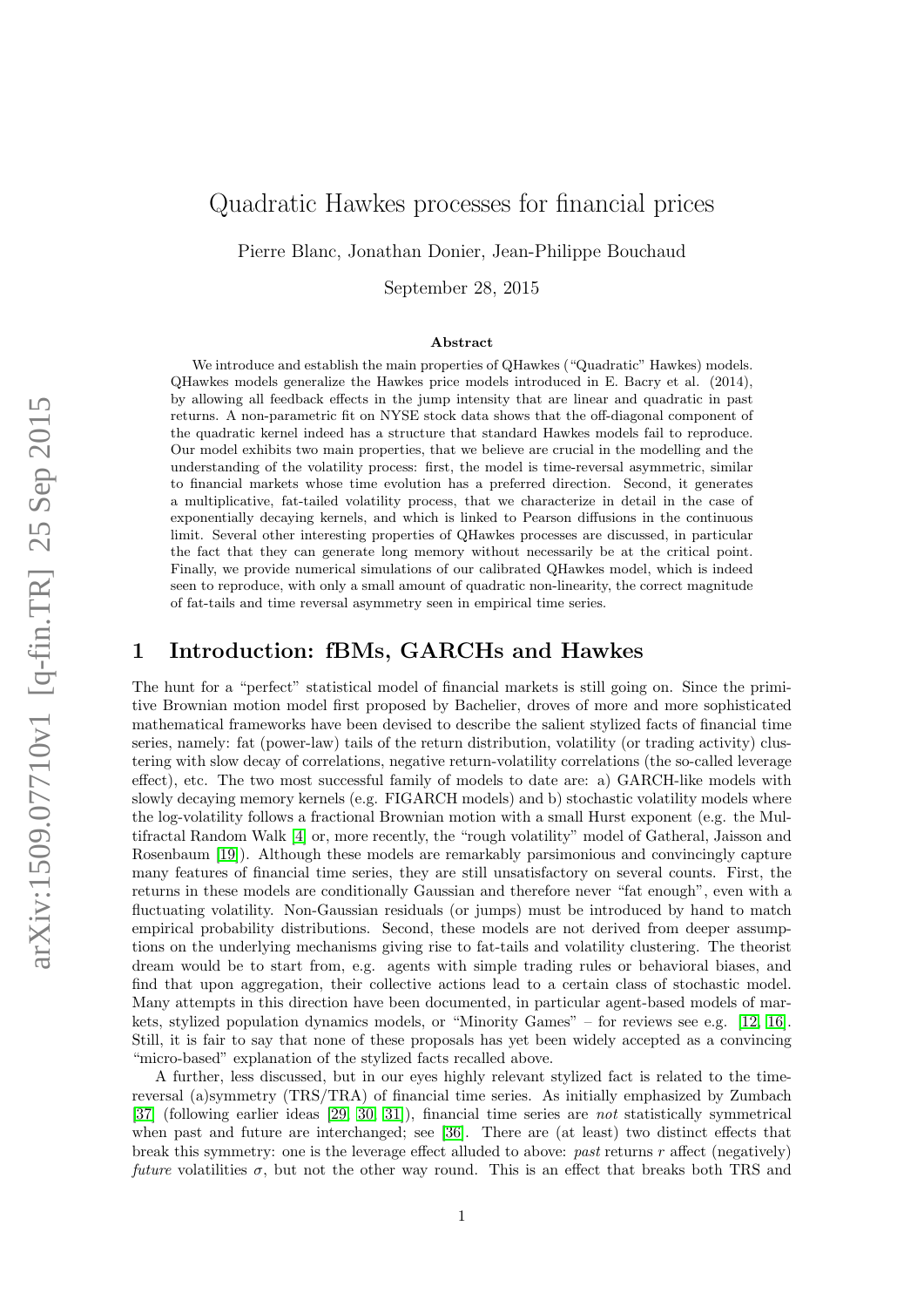the up-down symmetry  $r \to -r$ . There is another effect though, that is invariant under  $r \to -r$ , namely: past large scale realized volatilities are more correlated with future small scale realized volatilities than vice-versa [\[37\]](#page-20-2). A more transparent way to explain this rather abstract notion is as follows: take r to be daily returns (say) and  $\sigma$  to be an estimator of volatility based on (say) five minute returns. Then consider, as in [\[14\]](#page-19-2), the average  $\langle r_t^2 \sigma_{t+\tau}^2 \rangle_t$  with  $\tau > 0$ , which measures the correlation between past daily volatilities with future five minutes volatilities. The Zumbach effect, rephrased and empirically confirmed in [\[14\]](#page-19-2), is that  $\langle r_t^2 \sigma_{t+\tau}^2 \rangle_t > \langle r_{t+\tau}^2 \sigma_t^2 \rangle_t$ . It is clear that this criterion is invariant under  $r \to -r$ , and is thus unrelated to the leverage effect. Where does such an asymmetry come from and what are the models consistent with TRA?

Interestingly, all continuous time stochastic volatility models, from the famous CIR-Heston model [\[15,](#page-20-7) [23\]](#page-20-8) to the Multifractal Random Walk model alluded to above, obey TRS by construction, and therefore cannot account for the empirical TRA of financial time series. GARCH-like models, on the other hand, do lead to strong TRA [\[37\]](#page-20-2), in fact stronger than seen in data [\[14\]](#page-19-2). This is expected; GARCH models do encode a feedback from past to future: large past realized returns lead to large future volatilities. This self-exciting mechanism is actually very similar to the one underlying "Hawkes processes" (invented in the context of earthquake statistics), that have attracted a considerable amount of interest recently (for recent reviews, see [\[5,](#page-19-3) [28\]](#page-20-9)). In a financial context, Hawkes processes can be seen as a mid-way between purely stochastic models and agent based models. One postulates that the activity rate at time t,  $\lambda_t$ , depends on the history of the point process itself  $N_{s < t}$  via the auto-regressive relation

<span id="page-1-0"></span>
$$
\lambda_t = \lambda_\infty + \int_{-\infty}^t \phi(t - s) \, \mathrm{d}N_s,\tag{1}
$$

where  $\lambda_{\infty}$  is a baseline intensity and  $\phi$  is a non-negative, measurable function such that  $||\phi||_1 = \int_0^{\infty} ds \phi(s) \le 1$ . Hawkes processes are called "self-exciting", because every jump  $dN_s \ne 0$  increases the probability of future events for  $t > s$  via the kernel  $\phi$ ; this in turn leads to activity clustering with an enticing causal interpretation: each event is a new signal for the rest of the market, triggering more activity. When calibrated on financial data, two remarkable features of the Hawkes process are found [\[10,](#page-19-4) [20,](#page-20-10) [21,](#page-20-11) [5\]](#page-19-3): its kernel  $\phi(s)$  shows long-range (power-law) decay  $s^{-1-\epsilon}$ , and its L1 norm  $||\phi||_1$  is very close to unity, meaning that the process is on the verge of becoming unstable (see however [\[17\]](#page-20-12)). This is quite interesting since this is precisely the regime where the corresponding continuous time limit for the squared volatility (identified here with the activity) is a fractional CIR-Heston process [\[26\]](#page-20-13), with local Hurst exponent  $H = \epsilon - 1/2$ . This seems to close the loop: since  $\epsilon$  is empirically found to be close to 1/2 [\[20\]](#page-20-10), one has at hand a "micromodel" (the Hawkes process) that generates on coarse-grained scales a rough volatility process, which generalizes the CIR-Heston model to account for a slow, multi-timescale decay of volatility. Unfortunately, the situation is not as rosy yet: first, the fractional CIR-Heston process has tails that are much too thin (exponentially decaying) to account for the empirical distribution of volatility. Jaisson and Rosenbaum [\[26\]](#page-20-13) therefore suggest to interpret the Hawkes process as a model for the log-volatility, but this is not natural. Second, following our discussion on TRS above, the fractional CIR-Heston process (as on fact the normal CIR-Heston one) is strictly TRS, and therefore fails to capture the observed TRA of financial time series!

The long story above sets the stage for our contribution, which is in an attempt to address the above deficiencies of the Hawkes formalism – when applied to financial time series – and take a step closer to the "perfect" model alluded to in our opening sentence. We propose a generalized version of the Hawkes process (called the QHawkes below) that includes features of the QARCH model introduced by Sentana [\[33\]](#page-20-14) and revisited in depth in [\[14\]](#page-19-2). The idea is that the self-exciting mechanism is not only from market activity onto market activity but also from actual price changes onto market activity. To make our motivation clear, consider a sequence of price moves, all with the same amplitude  $|r| := \psi$ . One expects that local trends, i.e. a succession of price moves in the same direction (up or down), triggers more volatility than a succession of compensated price moves, even though the high-frequency activity – the number of price moves – is exactly the same. The extra term we need to include in our generalized Hawkes process, beyond being motivated by empirical data, will encode mathematically this effect. We will see how this modification not only generates the needed fat tails in the return distribution (coming from the fact that the logactivity will indeed appear as a natural variable), but also accounts quantitatively for the TRA of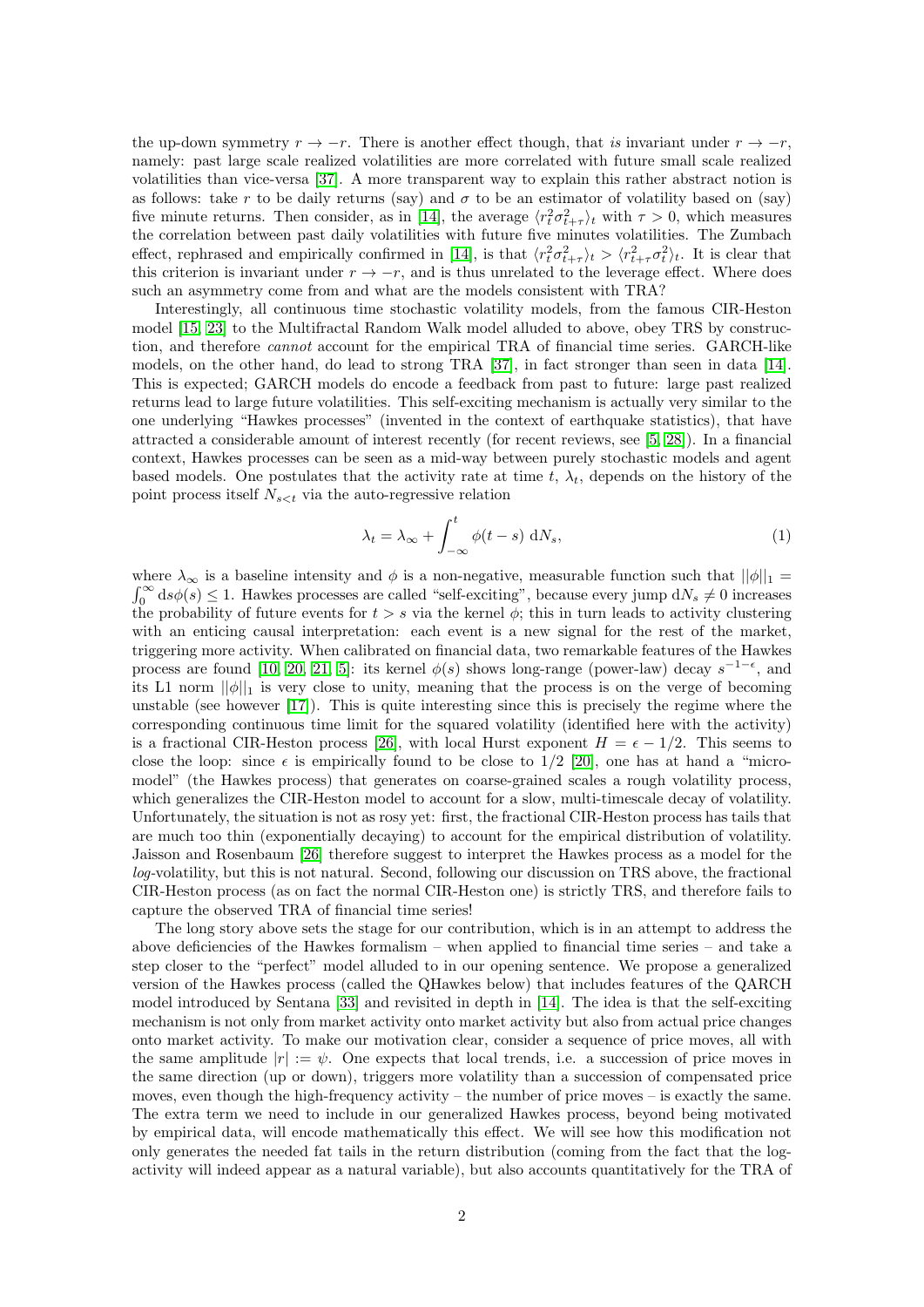returns, at least on the intraday time scales on which we calibrate the model. We will see that in a particular case, the continuous-time limit of our model boils down to a simple, tractable twodimensional Pearson diffusion, which can then be used as a low-frequency proxy for the volatility process.

The outline of the paper is as follows: we first introduce our general model in Section [2,](#page-2-0) and highlight some of its core properties. Section [2.2](#page-3-0) introduces a particular sub-family of factorized QHawkes processes, which we call ZHawkes after Zumbach, since it captures the Zumbach mechanism for generating TRA discussed above. Section [3](#page-7-0) works out the parallel with QARCH models, which we calibrate on intra-day US stock data using the methodology similar to [\[14\]](#page-19-2), showing a non-zero off-diagonal structure. We show in Section [4](#page-11-0) that in the case of exponential kernels the process is Markovian, and we write the corresponding stochastic differential equation as well as its continuous counterpart. Finally, we show in Section [5,](#page-15-0) using numerical simulations, that the order of magnitude of the TRA generated by our ZHawkes process matches data quite well, and produce a volatility process with the right amount of fat-tails. Section [6](#page-17-0) then concludes.

# <span id="page-2-0"></span>2 The QHawkes model

### 2.1 A general model

Similarly to Hawkes processes [\(1\)](#page-1-0), the QHawkes (Quadratic Hawkes) process  $(P_t)_{t\geq 0}$  is a selfexciting point process, whose intensity  $\lambda_t$  is dependent on the past realization of the process itself. As the name suggests, we model the intensity of price changes as the most general self-exciting point process that is Quadratic in  $dP_{s:$ 

<span id="page-2-3"></span>
$$
\lambda_t = \lambda_\infty + \frac{1}{\psi} \int_{-\infty}^t L(t-s) \, \mathrm{d}P_s + \frac{1}{\psi^2} \int_{-\infty}^t \int_{-\infty}^t K(t-s, t-u) \, \mathrm{d}P_s \, \mathrm{d}P_u,\tag{2}
$$

where  $P$  is the high-frequency price, which is a pure jump process with signed increments. More precisely, whenever an event occurs between t and  $t + dt$ , with probability  $\lambda_t dt$ , the price jumps by an amount  $\xi$ , where  $\xi$  is a random variable of zero mean and variance  $\psi^2$ . A simple case that we will consider below is  $\xi = \pm \psi$  with probability  $\frac{1}{2}, \frac{1}{2}$ , where  $\psi$  can be seen as the tick size. In the above equation,  $L: \mathbb{R}^+ \to \mathbb{R}$  is a "leverage" kernel, coupling linearly price changes to market activity and  $K: \mathbb{R}^+ \times \mathbb{R}^+ \to \mathbb{R}$  is a quadratic feedback kernel.  $\lambda_{\infty}$  is again the baseline intensity of the process (in the absence of any feedback). Note that the above equation can be seen as a systematic expansion of the intensity of price changes in powers of past price changes, truncated to second order. One could of course generalize the model further by adding, e. g. a third order term as  $\int_{-\infty}^{t} \int_{-\infty}^{t} \int_{-\infty}^{t} K_3(t-s,t-u,t-v) dP_s dP_u dP_v$ , etc., but we will not consider this path further in the following.

Although it is necessary to account for the leverage effect on daily time scales, we will find later that on intra-day scales, the kernel  $L$  is not significant, so for many applications one can focus on the quadratic kernel only and write

<span id="page-2-1"></span>
$$
\lambda_t = \lambda_\infty + \frac{1}{\psi^2} \int_{-\infty}^t \int_{-\infty}^t K(t - s, t - u) \, dP_s \, dP_u. \tag{3}
$$

It is easy to see that model [\(3\)](#page-2-1) is a generalisation of the simple Hawkes process for prices introduced in [\[3\]](#page-19-5): when choosing unit price jumps  $dP_t = \pm \psi dN_t$  where  $\psi$  can be seen as the tick and discarding any off-diagonal quadratic effects (so that  $K(t, s) = \phi(t)\delta_{t-s}$ ), we recover a Hawkes process of kernel  $\phi(s) = K(s, s).$ <sup>[1](#page-2-2)</sup>

It is well known that the linear Hawkes process [\(1\)](#page-1-0) can be seen as a branching process, where each "immigrant" event from the exogenous intensity  $\lambda_{\infty}$  gives birth to a number of "children" events distributed as a Poisson law of parameter  $n_H = ||\phi||_1$ , where  $||\phi||_1$  is the  $L^1$  norm of the kernel  $\phi$ . Each of these children in turn gives birth to a second generation of children with

<span id="page-2-2"></span><sup>&</sup>lt;sup>1</sup>In fact, if the kernels  $K$ ,  $K_3$ , etc. to arbitrary order are all diagonal, the model boils down to a Hawkes process with leverage, i.e.  $\lambda_t = \lambda_\infty + \int_{-\infty}^t \phi(t-s) dN_s + \psi^{-1} \int_{-\infty}^t L(t-s) dP_s$ , with adequately redefined kernels  $\phi$  and L, such that  $\phi(s) - |L(s)| + \lambda_{\infty} \geq 0$  to ensure positivity of the intensity.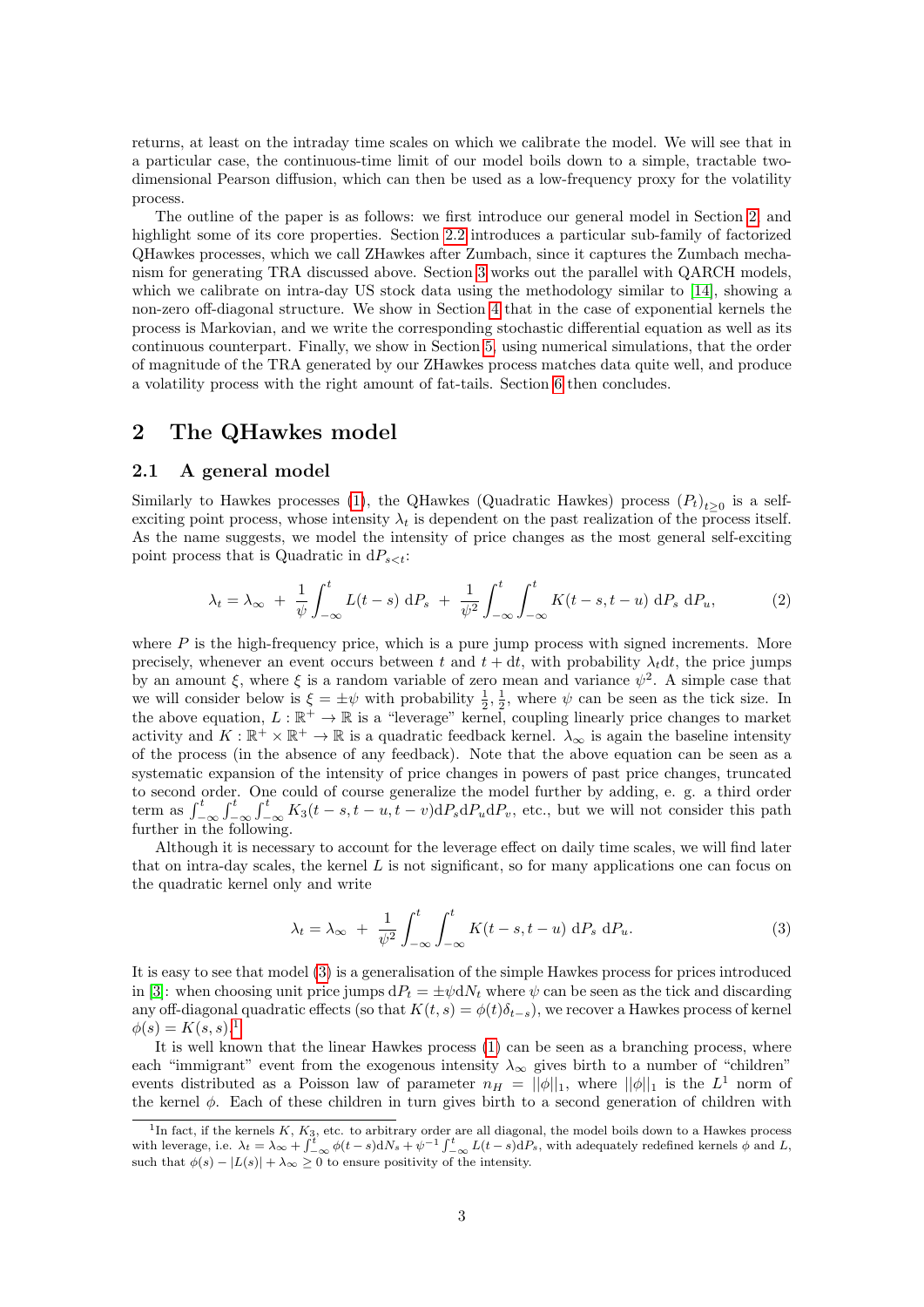the same probability law and so on. When  $n_H < 1$ , each immigrant gives birth on average to  $n_H/(1 - n_H) < \infty$  descendants.  $n_H$  can thus be seen as a measure of endogeneity of the process, since it corresponds to the fraction of events that are triggered internally, reaching zero in the case of simple Poisson process and one in the special case of Hawkes process without ancestors [\[10\]](#page-19-4). The intuition behind the QHawkes in terms of a branching process is very similar, except that now the rate of events also depends on the interaction between the pairs of events. We will consider a positive feedback  $K(s, t) \geq 0$  such that two mother events with the same sign (i.e. two prices moves in the same direction) increase the probability of a new event to be triggered in the future (i.e. increase future volatility), whereas compensated events have inhibiting effects, in line with (and directly motivated by) the empirical observations of [\[14\]](#page-19-2), as emphasized in the introduction.

### <span id="page-3-0"></span>2.2 A special case: the ZHawkes model

Motivated by the discussion in the introduction and by the empirical (intraday) results presented below, we will specialize the QHawkes model to the case where there is no leverage ( $L \equiv 0$ ) and the quadratic feedback kernel  $K$  is of the form

<span id="page-3-3"></span>
$$
K(t,s) = \phi(t)\delta_{t-s} + k(t)k(s),
$$

i.e. the sum of a diagonal Hawkes component and of a factorisable, rank one kernel. We assume that  $\phi, k : \mathbb{R}^+ \to \mathbb{R}^+$  are two positive, measurable functions that satisfy

$$
||\phi||_1 \equiv \int_0^{+\infty} \phi(u) \, \mathrm{d}u < +\infty \quad , \quad ||k^2||_1 \equiv \int_0^{+\infty} k(u)^2 \, \mathrm{d}u < +\infty.
$$

Equation [\(2\)](#page-2-3) becomes in that case

$$
\lambda_t = \lambda_\infty + H_t + Z_t^2,\tag{4}
$$

where

• The "Hawkes term" is given by

<span id="page-3-2"></span>
$$
H_t := \int_{-\infty}^t \phi(t - s) \, dN_s; \qquad N_t - N_{t-} := \frac{1}{\psi^2} (P_t - P_{t-})^2
$$

• The "Zumbach term" given by  $Z_t^2$  where

$$
Z_t = \frac{1}{\psi} \int_{-\infty}^t k(t - s) \, dP_s.
$$

We call  $Z_t$  the Zumbach term since it is directly inspired by the series of empirical observations madeby G. Zumbach on the volatility process  $([37],[36])$  $([37],[36])$  $([37],[36])$  $([37],[36])$  $([37],[36])$ . Indeed,  $Z_t$  is simply a moving average of the past returns (with positive un-normalized weights  $k(\tau)$ ). Therefore, this term will indeed be such that a sequence of returns in the same direction triggers more future volatility than compensated returns, as empirically observed [\[36\]](#page-20-6).[2](#page-3-1)

Besides its empirical motivations, the factorization property of the ZHawkes kernel significantly reduces the risk of over-fitting, since we will be left with two one-dimensional kernels instead of the two-dimensional kernel in Eq. [2.](#page-2-3) As we see below, this simplified setup still captures the main phenomenology of price volatility, with in particular time-reversal asymmetry and fat tails, even for short-ranged kernels.

### 2.3 Mathematical framework

Let us start by specifying the mathematical definition of the objects present in Equation [\(2\)](#page-2-3):

<span id="page-3-1"></span><sup>2</sup>Although Zumbach describes this effect at the daily time scale, whereas we will here study intra-day time scales.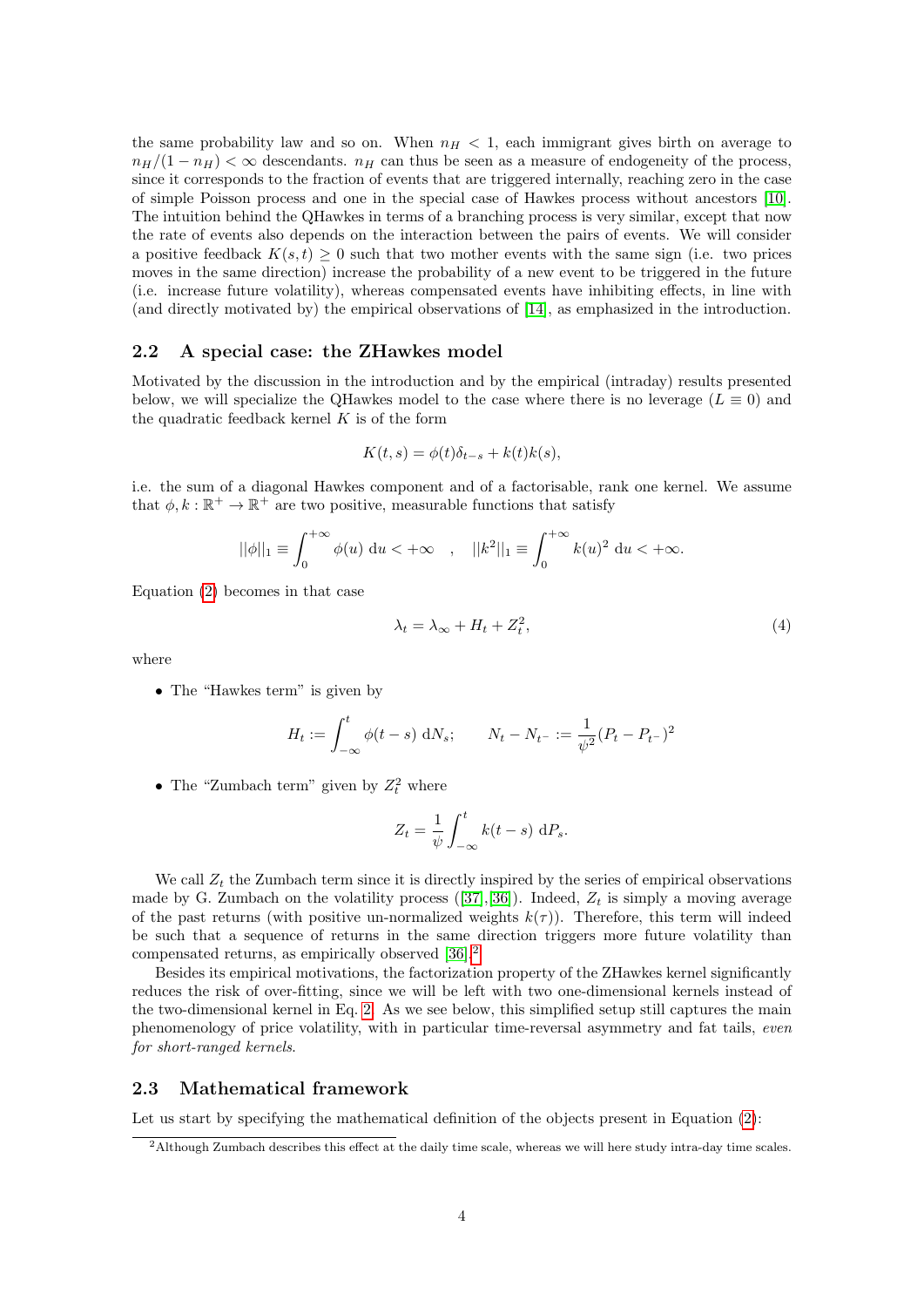- $(P_t)_{t \in \mathbb{R}}$  is a pure jump process of stochastic intensity  $(\lambda_t)_{t \in \mathbb{R}}$ , with unpredictable i.i.d. jump sizes  $\xi$  of common law p on  $(\mathbb{R}, \mathcal{B}(\mathbb{R}))$ . We assume that  $\int_{\mathbb{R}} \xi p(d\xi) = 0$  and  $\int_{\mathbb{R}} \xi^2 p(d\xi) =$  $\psi^2 < +\infty$ , i.e. that jumps are centered and have a finite variance.
- $\mathcal{F}_t = \sigma(P_s, s \leq t)$  is the natural filtration of P.
- $m(dt, d\xi)$  is the Punctual Poisson Measure associated to P, such that for all  $t \in \mathbb{R}$  and  $A \in \mathcal{B}(\mathbb{R}),$

$$
\lim_{h \to 0} \frac{1}{h} \mathbb{E}\left[m([t, t+h[, A)]\mathcal{F}_t\right] = \lambda_t \ p(A).
$$

The quadratic kernel  $K : \mathbb{R}^+ \times \mathbb{R}^+ \to \mathbb{R}$  is assumed to satisfy

- Symmetry:  $\forall s, t \geq 0, K(t, s) = K(s, t),$
- Positivity:  $\forall f \in L^2(\mathbb{R}^+), \int_0^{+\infty} \int_0^{+\infty} K(t,s)f(t)f(s) \, \mathrm{d}t \, \mathrm{d}s \geq 0,$
- Non-explosion:  $\int_0^{+\infty} |K(t,t)| dt < +\infty$ .

K defines an integral operator  $T_K : L^2(\mathbb{R}^+) \to L^2(\mathbb{R}^+)$  which maps  $f \in L^2(\mathbb{R}^+)$  to  $T_K f : t \mapsto$  $\int_0^{+\infty} K(t,s)f(s)$  ds. If K is continuous, this operator is Hilbert-Schmidt and thus compact and one has  $K(t, t) \geq 0$  for all  $t \geq 0$  (see [\[11\]](#page-19-6)). We define the trace of K

$$
\operatorname{Tr}(K) = \int_0^{+\infty} K(t, t) \, \mathrm{d}t \, < +\infty.
$$

The leverage kernel  $L : \mathbb{R}^+ \to \mathbb{R}$  is assumed to be a measurable function. By analogy with QARCH models (see [\[14\]](#page-19-2)) it should be dominated by K in some way to ensure the positivity of the intensity  $\lambda_t$  (see footnote 1 above). Since the leverage kernel is found empirically negligible in the sequel, we leave this positivity condition for future research.

### 2.4 Necessary condition for time stationarity

In the case of linear Hawkes processes, it has been shown that stationarity is obtained as soon as the norm of the kernel verifies  $\|\phi\|_{1} < 1$ . Intuitively, this means that each event triggers on average less than one child event, so that the clusters generated by each ancestor eventually die out. If this condition is violated, the probability that an ancestor generates an infinite number of events is non-zero, which can result in a stationary process only in the case  $\|\phi\|_1 = 1$  and  $\lambda_{\infty} = 0$  studied in [\[10\]](#page-19-4), see also [\[20\]](#page-20-10). Because of the quadratic feedback, the QHawkes process cannot be interpreted as a simple branching process, making things somewhat trickier. The goal of this section is to find a necessary condition for (first order) time stationarity.

We define the jump process  $(N_t)$  that has the same jump times as  $(P_t)$ , with  $\Delta N_\tau = (\Delta P_\tau)^2 / \psi^2$ (= 1 iff  $\Delta P_{\tau} = \pm \psi$ ) for any jump time  $\tau$ , and re-write Equation [\(2\)](#page-2-3) as

$$
\lambda_t = \lambda_\infty + \mathcal{L}_t + H_t + 2M_t \tag{5}
$$

with the notations

$$
\begin{cases}\n\mathcal{L}_t = \frac{1}{\psi} \int_{-\infty}^t L(t - u) \, dP_u \quad \text{(leverage)} \\
H_t = \int_{-\infty}^t K(t - u, t - u) \, dN_u \quad \text{(Hawkes/diagonal)} \\
M_t = \frac{1}{\psi^2} \int_{-\infty}^t \Theta_{t, u} \, dP_u \quad \text{(off-diagonal)}\n\end{cases}
$$

where  $\Theta_{t,u} = \int_{-\infty}^{u-} K(t-u,t-r) dP_r$  is  $(\mathcal{F}_u)_{u \leq t}$ -adapted for t fixed. Since P is a martingale, one has  $\mathbb{E}[M_t] = 0$  and  $\mathbb{E}[\mathcal{L}_t] = 0$ . Therefore,

$$
\mathbb{E}[\lambda_t] = \lambda_{\infty} + \frac{1}{\psi^2} \mathbb{E} \left[ \int_{\mathbb{R}} \int_{-\infty}^t K(t - s, t - s) \xi^2 m(ds, d\xi) \right]
$$

$$
= \lambda_{\infty} + \mathbb{E} \left[ \int_{-\infty}^t K(t - s, t - s) \lambda_s ds \right]
$$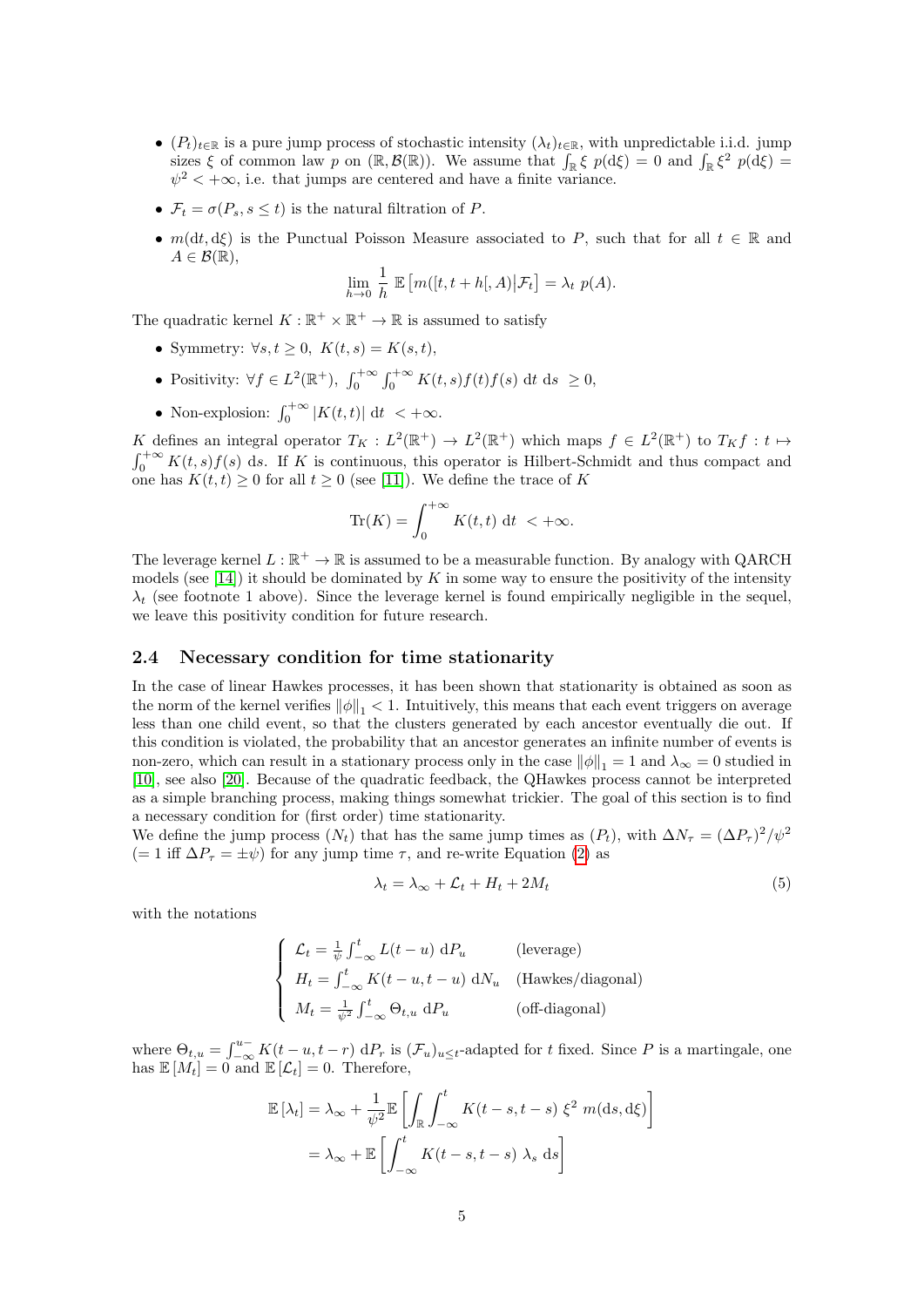by definition of the punctual Poisson measure  $m(ds, d\xi)$ . We obtain

$$
\mathbb{E}[\lambda_t] = \lambda_{\infty} + \int_{-\infty}^t K(t-s, t-s) \mathbb{E}[\lambda_s] ds.
$$

A necessary condition for the process  $(\lambda_t)_{t\in\mathbb{R}}$  to be in a stationary state is that its expected value  $\overline{\lambda} \equiv \mathbb{E}[\lambda_t]$  is constant, positive and finite. This yields  $\overline{\lambda} = \lambda_{\infty} + \overline{\lambda} \text{Tr}(K)$ , thus if  $\lambda_{\infty} > 0$ ,

$$
\overline{\lambda} = \frac{\lambda_{\infty}}{1 - \text{Tr}(K)}.
$$

This leads to the necessary stationarity condition<sup>[3](#page-5-0)</sup>

$$
\lambda_{\infty} > 0 \text{ and } \text{Tr}(K) < 1 \tag{6}
$$

$$
\text{or } \lambda_{\infty} = 0 \text{ and } \text{Tr}(K) = 1. \tag{7}
$$

In the special case of the ZHawkes process, the endogeneity ratio is then given by:

$$
\text{Tr}(K) = ||\phi||_1 + ||k^2||_1 \equiv n_H + n_Z,
$$

where  $n_H$  is the standard "Hawkes norm" while  $n_Z \equiv ||k^2||_1$  is the "Zumbach norm".

The existence of a finite average intensity  $\overline{\lambda}$  is of course necessary for the process to reach a stationary state. However, the existence of higher moments of the intensity require stronger conditions on  $K(t, s)$ , similarly to the QARCH case studied in [\[14\]](#page-19-2). In particular, the decay of the off-diagonal part of  $K$  must be fast enough to ensure the existence of two-point and three-point correlations of the process (see below).

## 2.5 Auto-correlation structure in the QHawkes model

It is quite useful for such type of models to investigate the relation between the input kernels and the auto-correlation functions of the generated process. Indeed, since the latter is directly observable on the data, the underlying kernels can then obtained by inverting such relations. For linear Hawkes processes, one finds a Wiener-Hopf equation that relates the two-points correlation function to the 1-d kernel [\[2\]](#page-19-7). In our case, one also needs to consider the three-points correlation function, which will lead to a set of closed relations.

### 2.6 Exact set of equations

We take the model with no leverage,  $L \equiv 0$ . Equation [\(5\)](#page-3-2) becomes (see notations above):

<span id="page-5-2"></span><span id="page-5-1"></span>
$$
\lambda_t = \lambda_\infty + H_t + 2M_t.
$$

We define for  $\tau \neq 0$  and  $\tau_1 > 0, \tau_2 > 0, \tau_1 \neq \tau_2$ , the correlation functions

$$
\mathcal{C}(\tau) \equiv \mathbb{E}\left[\frac{dN_t}{dt}\frac{dN_{t-\tau}}{dt}\right] - \overline{\lambda}^2 = \mathbb{E}\left[\lambda_t \frac{dN_{t-\tau}}{dt}\right] - \overline{\lambda}^2,
$$
\n
$$
\mathcal{D}(\tau_1, \tau_2) \equiv \frac{1}{\psi^2} \mathbb{E}\left[\frac{dN_t}{dt}\frac{dP_{t-\tau_1}}{dt}\frac{dP_{t-\tau_2}}{dt}\right] = \frac{1}{\psi^2} \mathbb{E}\left[\lambda_t \frac{dP_{t-\tau_1}}{dt}\frac{dP_{t-\tau_2}}{dt}\right].
$$
\n(8)

C is then extended continuously at zero, as in [\[22\]](#page-20-15). Let us note that by construction C is even and  $D$  is symmetric. One finds the following exact equations between the auto-correlation functions  $(C, \mathcal{D})$  and the kernel K (cf. the derivation in Appendix [A\)](#page-21-0):

$$
\mathcal{C}(\tau) = \kappa \overline{\lambda} K(\tau, \tau) + \int_0^\infty du \, K(u, u) \mathcal{C}(\tau + u) + 2 \int_{0^+}^\infty du \, \int_{u^+}^\infty dr \, K(\tau + u, \tau + r) \mathcal{D}(u, r), \tag{9}
$$

$$
\mathcal{D}(\tau_1, \tau_2) = 2K(\tau_1, \tau_2)[\mathcal{C}(\tau_2 - \tau_1) + \overline{\lambda}^2] + \int_{(\tau_2 - \tau_1)^+}^{\tau_2} du \, K(\tau_2 - u, \tau_2 - u)\mathcal{D}(u - \tau_2 + \tau_1, u) + 2\int_{(\tau_2 - \tau_1)^+}^{+\infty} du \, K(\tau_1, \tau_2 + u)\mathcal{D}(\tau_2 - \tau_1, \tau_2 - \tau_1 + u),
$$
\n(10)

<span id="page-5-0"></span><sup>&</sup>lt;sup>3</sup>In the case of linear Hawkes processes, this condition is also sufficient to obtain stationarity in the case  $Tr(K) < 1$ (whereas the case  $\text{Tr}(K) = 1$  is more subtle, see [\[10\]](#page-19-4)).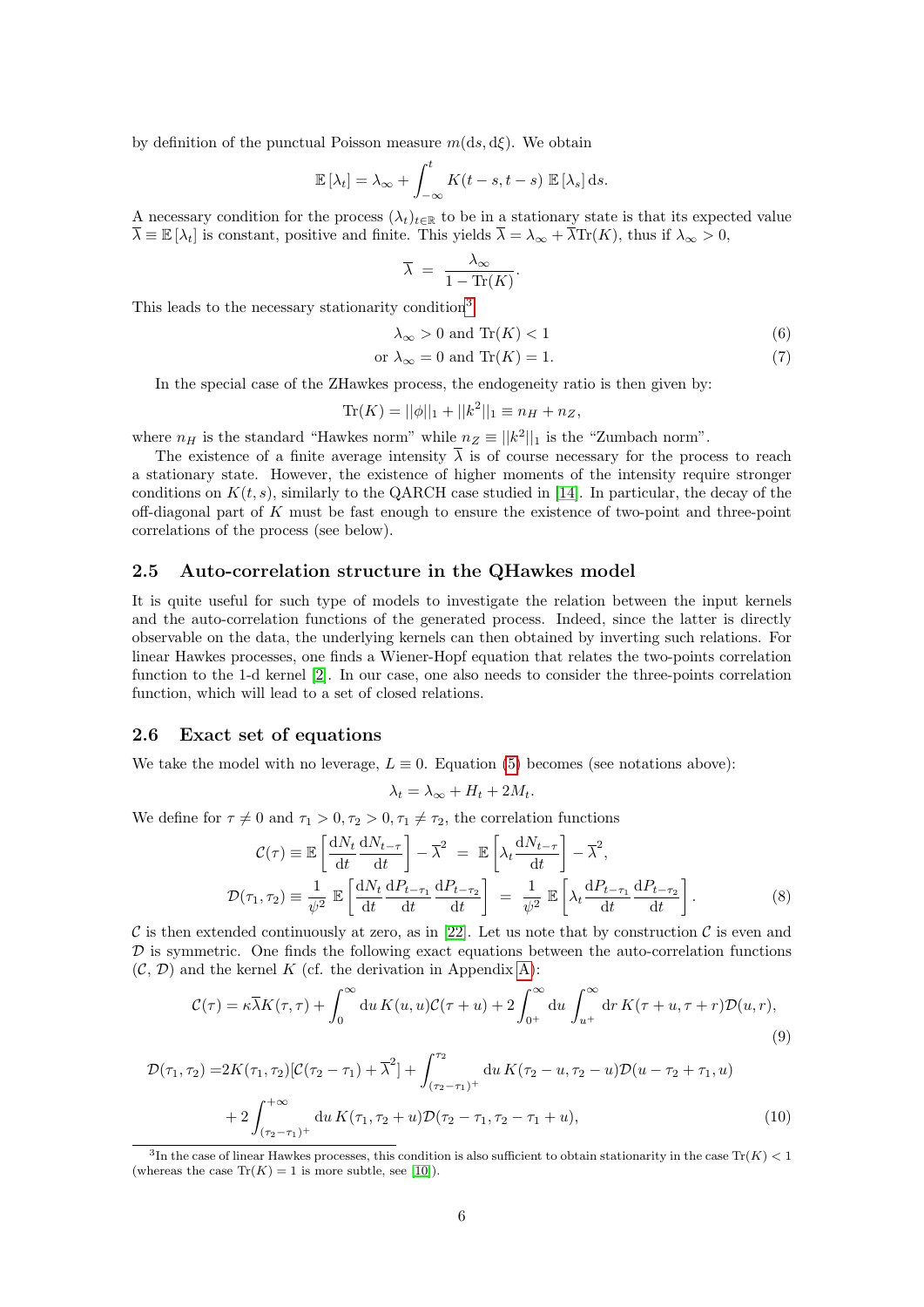where  $\kappa = \frac{1}{\psi^4} \int_{\mathbb{R}} \xi^4 p(d\xi)$  is the fourth moment of price jumps  $(\kappa = 1$  for constant price jumps). As  $\mathcal{C}(\tau)$  and  $\mathcal{D}(\tau_1, \tau_2)$  are directly measurable on the data, one can in principle infer the kernel  $K(s, t)$  by inverting the above equations.

#### 2.6.1 Asymptotic behaviour

Whereas the above equations [\(9\)](#page-5-1) and [\(10\)](#page-5-2) are difficult to solve in general, one can investigate the joint tail behaviour as  $\tau \to \infty$  when both the kernel and the auto-correlation functions have power law decays. Let us assume that:

$$
\begin{cases}\nK(\tau,\tau) & \underset{\tau \to \infty}{\sim} c_0 \ \tau^{-1-\epsilon} & \text{(diagonal, } \epsilon > 0) \\
K(\tau v_1, \tau v_2) & \underset{\tau \to \infty}{\sim} \tilde{K}(v_1, v_2) \ \tau^{-2\delta} & \text{(off-diagonal, } \delta > 1/2) \\
\mathcal{C}(\tau) & \underset{\tau \to \infty}{\sim} c_1 \ \tau^{-\beta} & \text{(2-points AC)} \\
\mathcal{D}(\tau,\tau) & \underset{\tau \to \infty}{\sim} c_2 \ \tau^{-\beta'} & \text{(3-points AC, diagonal)} \\
\mathcal{D}(\tau v_1, \tau v_2) & \underset{\tau \to \infty}{\sim} \tilde{\mathcal{D}}(v_1, v_2) \ \tau^{-2\rho} & \text{(3-points AC, off-diagonal)}\n\end{cases}
$$
\n(11)

where  $c_0, c_1, c_2$  are constants and  $\tilde{K}(v_1, v_2), \tilde{\mathcal{D}}(v_1, v_2)$  are bounded functions of  $(v_1, v_2)$ . The constraint  $\epsilon > 0$  comes from the fact that  $||\phi||_1$  must be finite, whereas  $\delta > 1/2$  insures that the second and third moments are finite as well. We will furthermore assume (for simplicity) that  $\epsilon < 1$ , which is the interesting case in practice, and that the asymptotic behaviour of  $K(\tau_1, \tau_2) \sim \tau_1^{-1-\epsilon}$  is restricted to a narrow channel around the diagonal  $|\tau_1 - \tau_2| \ll \tau_1, \tau_2$ , beyond which the off-diagonal power-law takes over.

The exponents  $\beta$  and  $\rho$  can then be related to  $\delta$  and  $\epsilon$  by plugging these ansatzs into Eqs. [\(9\)](#page-5-1) and [\(10\)](#page-5-2) and carefully matching the asymptotic behaviours. One finds several possible phases for the auto-covariance structure:

1. In the *non critical* case  $\text{Tr}(K) < 1$ , we find:

$$
\delta > (3 + \epsilon)/4 \Rightarrow \beta = 1 + \epsilon; \qquad \beta' = 1 + \epsilon; \qquad \rho = \delta,
$$
 (12)

$$
(2+\epsilon)/3 < \delta < (3+\epsilon)/4 \Rightarrow \beta = 4\delta - 2; \qquad \beta' = 1+\epsilon; \qquad \rho = \delta,
$$
 (13)

<span id="page-6-2"></span><span id="page-6-1"></span><span id="page-6-0"></span>
$$
2 < \delta < (2 + \epsilon)/3 \Rightarrow \beta = 4\delta - 2; \qquad \beta' = 3\delta - 1; \qquad \rho = \delta,
$$
 (14)

The interpretation of these three phases is straightforward. In the first phase [\(12\)](#page-6-0), the tail of the auto-correlation functions directly comes from the tail of the diagonal part of  $K$ : direct effects then dominate quadratic feedback effects. In the last two phases  $(13),(14)$  $(13),(14)$  however, a more sophisticated phenomenon comes into play, as off-diagonal effects feedback in such a way that they generate correlations with slower decay than that of the diagonal part of the kernel itself. In these phases, there is a possibility that  $\beta < 1$  (corresponds to a long memory process) provided  $\frac{1}{2} < \delta < \frac{3}{4}$ . This result is important as it means that QHawkes processes need not be critical (i.e.  $Tr(K) = 1$ ) to generate long memory, unlike standard, linear Hawkes processes [\[10,](#page-19-4) [32,](#page-20-16) [20,](#page-20-10) [21\]](#page-20-11).

2. In the critical case  $\text{Tr}(K) \to 1$ ,  $\lambda_{\infty} \to 0$ , the situation is subtler, as in the standard Hawkes case where the relation between  $\beta$  and  $\epsilon$  completely changes, and the condition  $0 < \epsilon < 1/2$ must hold for the process to even exist [\[10\]](#page-19-4). In the present case, a similar mechanism operates and leads to:

$$
\delta > 3/4 \Rightarrow \beta = 1 - 2\epsilon; \qquad \beta' = 1 - \epsilon; \qquad \rho = \delta,
$$
\n(15)

$$
2/3 < \delta < 3/4 \Rightarrow \beta = 4\delta - 2\epsilon - 2; \qquad \beta' = 1 - \epsilon; \qquad \rho = \delta. \tag{16}
$$

$$
(1+\epsilon)/2 < \delta < 2/3 \Rightarrow \beta = 4\delta - 2\epsilon - 2; \qquad \beta' = 3\delta - \epsilon - 1; \qquad \rho = \delta. \tag{17}
$$

provided  $0 < \epsilon < 1/2$  and  $\delta > (1 + \epsilon)/2$ , otherwise the critical process does not exist or is trivial. So in this critical case, the process is always long-memory (i.e.  $\beta < 1$ ), or ceases to exist, as for the linear Hawkes process.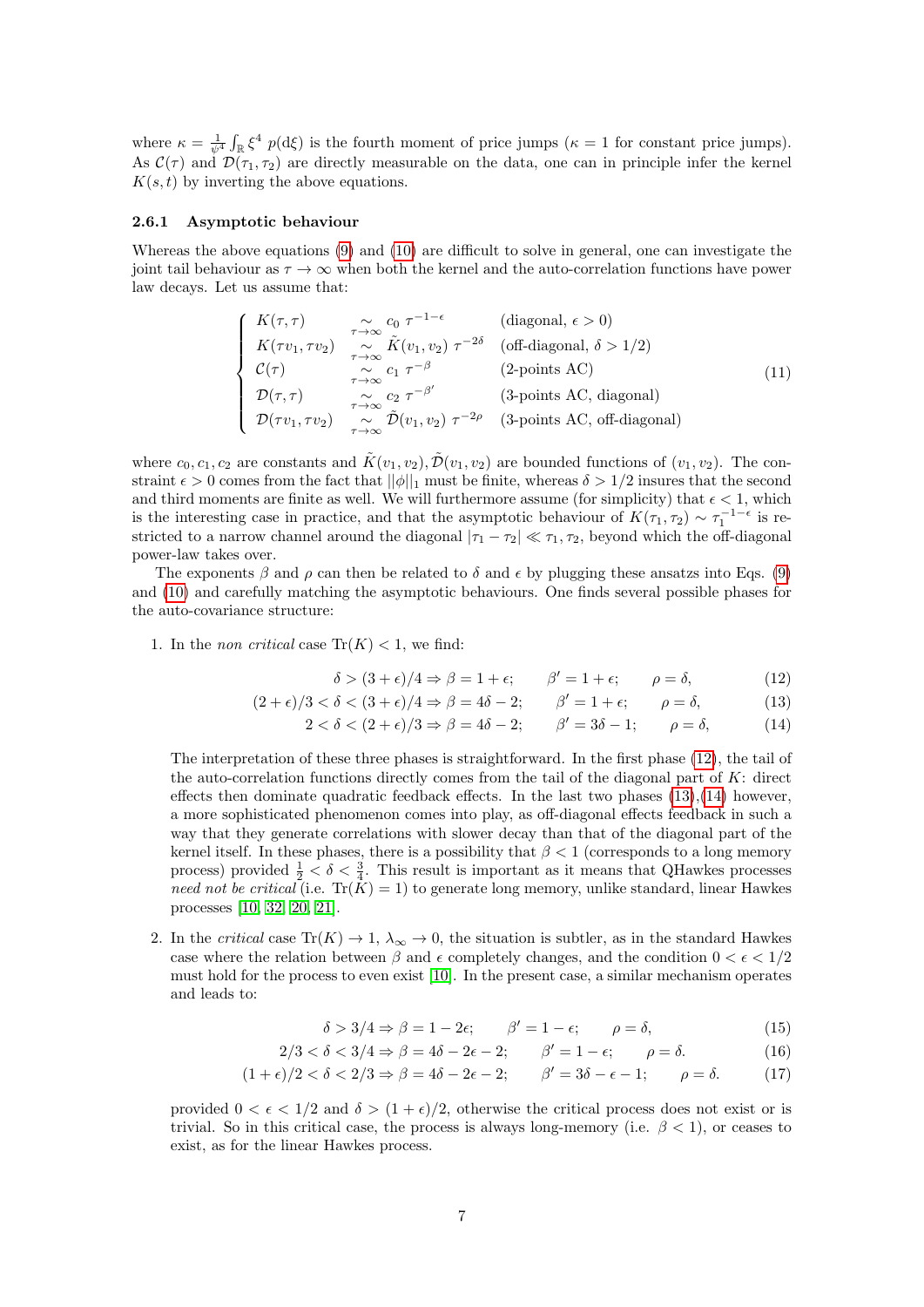## <span id="page-7-0"></span>3 The intra-day QHawkes model

### 3.1 QHawkes as a limit of QARCH

In this section we investigate the link between the QHawkes model given by [\(2\)](#page-2-3) and the discrete QARCH model introduced by Sentana in [\[33\]](#page-20-14), and revisited in depth in [\[14\]](#page-19-2). This will give us a way to calibrate the QHawkes on discretely sampled price time series. For a fixed time step  $\Delta > 0$ , we define for all  $t \in \mathbb{R}$ :

- the price (or log-price) increment between time t and time  $t + \Delta$ :  $r_t^{\Delta} = P_{t+\Delta} P_t$ ,
- the volatility at time  $t$ :  $\sigma_t^{\Delta} = \sqrt{\mathbb{E}\left[r_t^{\Delta}\right]}$  $\bigg[2\big| \mathcal{F}_t\bigg].$

The QHawkes model appears as the limit (in some sense) when  $\Delta \to 0^+$  of the QARCH model

$$
\sigma_t^{\Delta^2} = \sigma_\infty^{\Delta^2} + \sum_{\tau \ge 1} L^\Delta(\tau) r_{t-\tau\Delta}^\Delta + \sum_{\tau,\tau' \ge 1} K^\Delta(\tau,\tau') r_{t-\tau\Delta}^\Delta r_{t-\tau'\Delta}^\Delta,\tag{18}
$$

where  $\sigma_{\infty}^{\Delta}$  $Z^2 = \psi^2 \lambda_{\infty} \Delta, L^{\Delta}(\tau) = L(\tau \Delta) \Delta$  and  $K^{\Delta}(\tau, \tau') = K(\tau \Delta, \tau' \Delta) \Delta$ . Indeed, for  $t \in \mathbb{R}$ ,

$$
\mathbb{E}\left[r_t^{\Delta^2}|\mathcal{F}_t\right] = \psi^2 \mathbb{P}\left(P_{t+\Delta} - P_t \neq 0|\mathcal{F}_t\right) + o(\Delta)
$$

$$
= \psi^2 \lambda_t \Delta + o(\Delta),
$$

which implies the scaling:

$$
\frac{\sigma_t^{\Delta^2}}{\Delta} \underset{\Delta \to 0^+}{\longrightarrow} \psi^2 \lambda_t.
$$

Thanks to this link between the two models, it is possible to calibrate a QARCH model on intraday 5 minutes bin returns, as in [\[8,](#page-19-8) [14\]](#page-19-2), and obtain some qualitative and quantitative insight on the structure of the underlying QHawkes model. Indeed, the direct calibration of the latter would be significantly harder – more noisy and computationally more demanding – and certainly beyond the scope of the present paper.

### <span id="page-7-1"></span>3.2 Intra-day calibration of a QARCH model

QARCH models have mainly been calibrated on daily data so far ([\[33\]](#page-20-14), [\[14\]](#page-19-2)). To give a starting point to our study of quadratic effects in high-frequency volatility, we calibrate a discrete QARCH on intra-day five-minute returns.

#### <span id="page-7-2"></span>3.2.1 Dataset and notations

We consider the same dataset as in [\[1\]](#page-19-9), which is composed of stock prices on intra-day five-minute bins. It includes 133 stocks of the New York Stock Exchange, that have been traded without interruption between 1 January 2000 and 31 December 2009. This yields 2499 trading days, with 78 five-minute bins per day. For each bin, the open, close, high and low prices  $(O, C, H, L > 0)$  are available. We consider the log-price process and define on each bin:

- The return  $r = \ln(C/O)$ .
- The Rogers-Satchell volatility  $\sigma^{RS} = \sqrt{\ln(H/O) \times \ln(H/C) + \ln(L/O) \times \ln(L/C)}$ .

#### 3.2.2 Normalization procedure

To be able to consider that intra-day prices are (approximately) independent realizations of a stationary stochastic process, we need to normalize the data carefully. As a matter of fact, strong intra-day seasonalities may corrupt the calibration results. This can be avoided to some extent through a cross-sectional and historical normalization. We take advantage of our large dataset to compute a cross-sectional intra-day volatility pattern for each trading day and we normalize the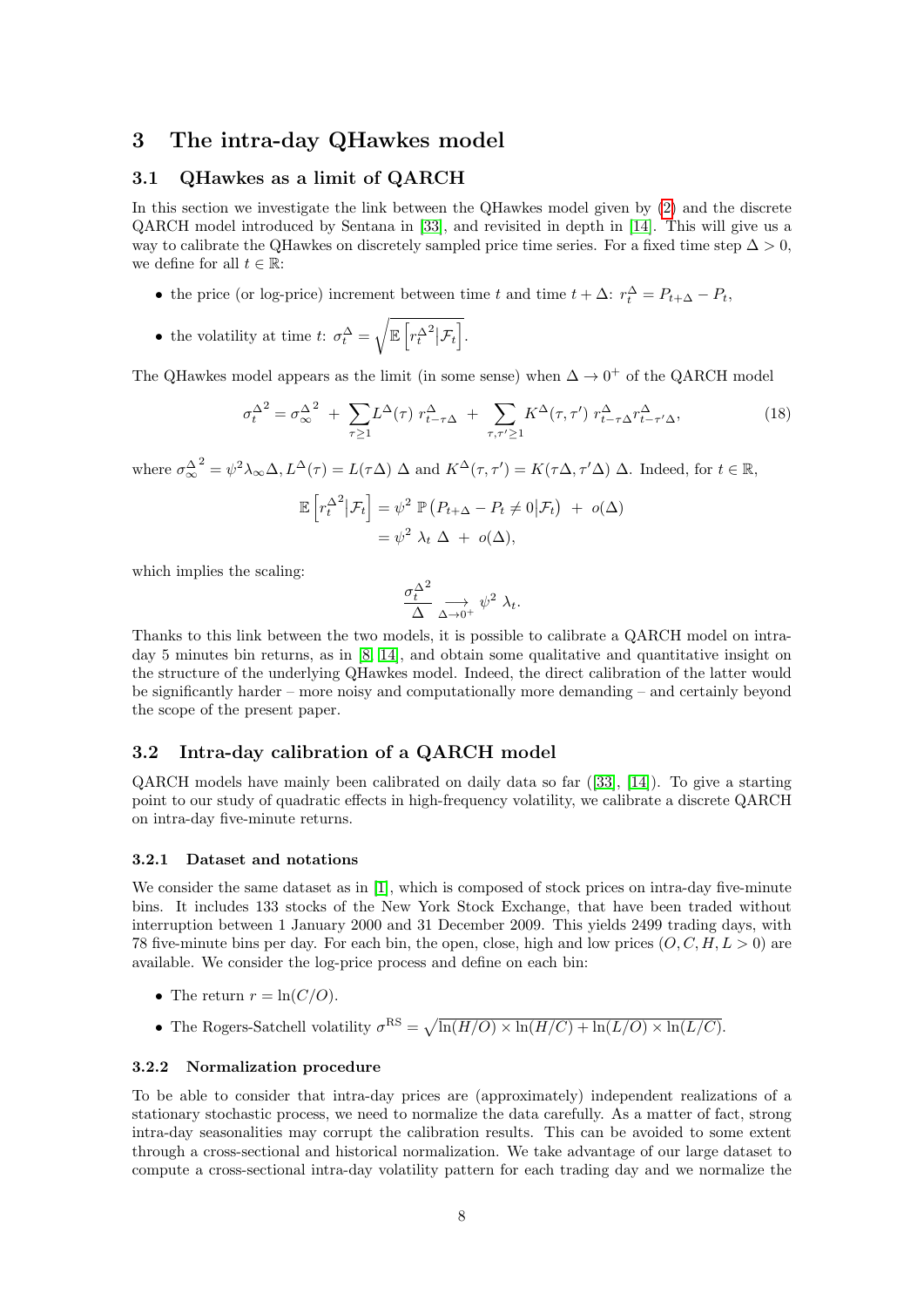returns by this pattern, which dampens the effect of collective shocks on a given day. On the other hand, we use the intra-day/overnight model volatility model of [\[9\]](#page-19-10) to factor out daily feedback effects and focus on pure intra-day dynamics. To fully explain our normalization protocol, we introduce the following notations:

- The 5-min bin index  $1 \leq b \leq 78$ , the day index  $1 \leq t \leq 2499$  and the stock index  $1 \leq u \leq 133$ .
- The empirical averages:  $\langle x_{u,t,\cdot} \rangle$  means conditional average of x over bins, for stock u and day t fixed ;  $\langle x_{u,.,b} \rangle$  and  $\langle x_{.,t,b} \rangle$  are defined similarly as the conditional averages over days/stocks;  $\langle x \rangle = \langle x, \rangle$  means average of x over stocks, days and bins.

We compute the cross-sectional volatility pattern of day  $t$ , that we use to normalize the data of stock  $u$ , as:

$$
b \in \{1, \cdots, 78\} \ \mapsto \ v_{u,t}(b) \equiv \sqrt{\langle r_{u' \neq u,t,b}^2 \rangle}.
$$

For stock u, the value  $r_{u,t,b}^2$  is excluded from the average, so that the normalization protocol does not cap the large returns of stock u artificially. We also consider the open-to-close volatility  $\sigma_{u,t}^{\text{D}}$ of day t for stock u, as computed by the intra-day/overnight model of [\[9\]](#page-19-10) with the data of stock u over the days  $\{1, \dots, t-1\}$ . For  $t = 1$ , we fix  $\sigma_{u,1}^D = 1$ . The normalization protocol is as follows:  $\forall u, t, b$ ,

- $r_{u,t,b} \leftarrow r_{u,t,b}/\sigma_{u,t}^{\text{D}}, \quad \sigma_{u,t,b}^{\text{RS}} \leftarrow \sigma_{u,t,b}^{\text{RS}}/\sigma_{u,t}^{\text{D}}$ (normalization by open-to-close volatility)
- $r_{u,t,b} \leftarrow r_{u,t,b}/v_{u,t}(b)$ ,  $\sigma_{u,t,b}^{RS} \leftarrow \sigma_{u,t}^{RS}$ (cross-sectional intra-day normalization)

We further exclude trading days that involve at least one bin where the absolute return is greater than the average plus six standard deviations. This represents approximately 7% of trading days, i.e. one day every three weeks. Combined with the cross-sectional pattern normalization, this data treatment strongly dampens the impacts of exceptional news events, which would require a special treatment and that we do not aim to model here. Eventually, we set the mean of the squares to one and the average return to zero to make the stock universe more homogeneous:  $\forall u, t, b$ ,

•  $r_{u,t,b} \leftarrow r_{u,t,b}/\sqrt{\langle r_{u,.,.}^2 \rangle}$ , so that  $\langle r^2 \rangle = 1$ , •  $\sigma_{u,t,b}^{\text{RS}} \leftarrow \sigma_{u,t,b}^{\text{RS}} / \sqrt{\langle \sigma^{\text{RS}}_{u,.,.}^2 \rangle}$ , so that  $\langle \sigma^{\text{RS}}_{i} \rangle = 1$ , •  $r_{u,t,b} \leftarrow r_{u,t,b} - \langle r_{u,...} \rangle$  so that  $\langle r \rangle = 0$ .

#### <span id="page-8-0"></span>3.2.3 Calibration results

The calibration process is similar to [\[14\]](#page-19-2) and [\[9\]](#page-19-10). A first estimate of the kernels is obtained with the Generalized Method of Moments, which uses a set of correlation functions that are empirically observable. Then, using this estimate as a starting point, we use Maximum Likelihood Estimation, assuming that the residuals are t-distributed (which accounts for fat tails that remain in the residuals). This second step significantly improves the precision of the calibration results, compared to a solo GMM estimation.

We find it worth to notice that as opposed to the daily calibration results of [\[14\]](#page-19-2), a clear offdiagonal structure appears in the feedback matrix in the intra-day case (see Figure [1\)](#page-9-0). Also, the intra-day leverage kernel is found to be close to zero, justifying the fact that we mainly consider  $L \equiv 0$  throughout the paper. The spectral decomposition of quadratic kernel (see Figure [2\)](#page-9-1) suggests that  $K$  is the superposition of a positive rank-one matrix and a diagonal one. Indeed, we obtain to a good approximation (see Figure [3\)](#page-10-0)

$$
K(\tau, \tau') \approx \phi(\tau) \delta_{\tau - \tau'} + k(\tau) k(\tau')
$$

where

$$
\phi(\tau) = g\tau^{-\alpha} \quad , \quad k(\tau) = k_0 \exp(-\omega \tau),
$$

with  $g = 0.09$ ,  $\alpha = 0.60$ ,  $k_0 = 0.14$ ,  $\omega = 0.15$ . Note that  $\omega = 0.15$  corresponds to a characteristic time of about thirty minutes (bin size  $\times \omega^{-1}$ ) for the decay of the off-diagonal component. We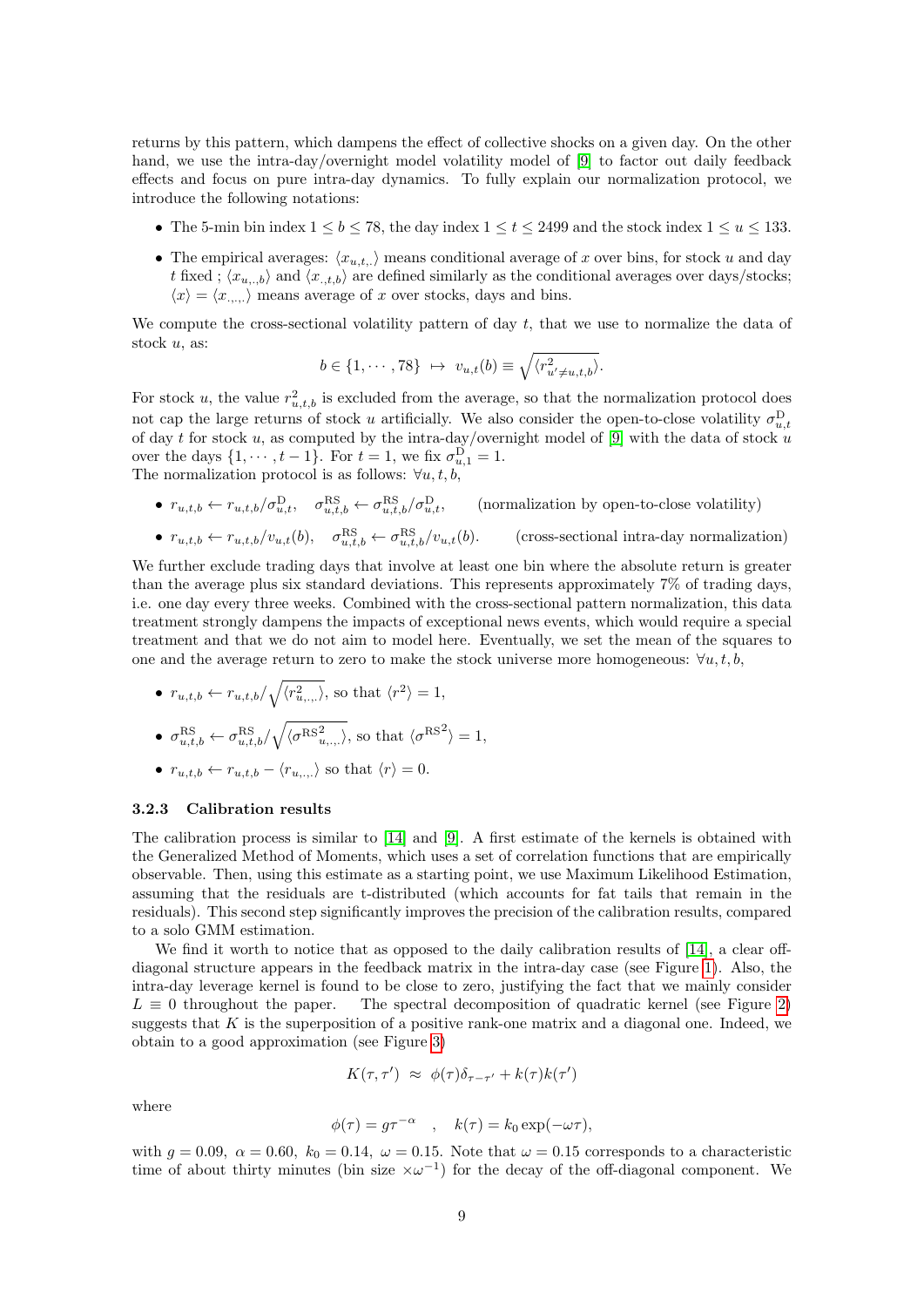

<span id="page-9-0"></span>Figure 1: QARCH kernels calibrated on five-minute intra-day returns for US stocks. The maximum lag is 18 bins, i.e. one hour and a half of trading time. Left: heatmap of the quadratic kernel. White coefficients are close to zero, blue ones are negative and yellow/orange/red ones are positive, with darker shades as they increase in absolute value. We see that all the significant coefficients are positive, with a non-negligible off-diagonal component. Right: leverage kernel. It is hardly distinct from zero and can be considered as pure noise (as opposed to daily models where it is significantly negative).



<span id="page-9-1"></span>Figure 2: Spectral decomposition of the quadratic QARCH kernel. Left: ranked eigenvalues (plain dark line) and diagonal coefficients (dashed). One can see that the diagonal coefficients are very close to the eigenvalues, except for the first eigenvalue which is significantly larger than the maximum of the diagonal. Right: eigenvectors corresponding to the five largest eigenvalues. The first eigenvector (plain dark line) is a positive decaying kernel, the others are close to the canonical vectors  $e_i(\tau) = \delta_{i-\tau}$ .

then fix the off-diagonal part of the kernel K to its fitted value  $k(\tau)k(\tau') = k_0^2 \exp(-\omega(\tau + \tau'))$ , and we recalibrate the diagonal of  $K$  with a longer maximum lag of 60 bins (five hours of trading). We obtain  $\overline{\phantom{a}}$ 

$$
\phi_{\rm lr}(\tau) = g'\tau^{-\alpha}
$$

with the new coefficients  $g' = 0.09$ ,  $\alpha' = 0.76$ , not far from those obtained above on a shorter time span. The residuals  $\xi_t$  of the QARCH model, defined by

$$
r_t = \sigma_t \xi_t,
$$

where  $r_t$  is the five-minute return and  $\sigma_t$  is the QARCH volatility, are modeled with Student's t-distribution. The calibration of the model with  $K(\tau, \tau') = \phi(\tau)\delta_{\tau-\tau'} + k(\tau)k(\tau')$  yields  $\nu \approx 7.9$ degrees of freedom for the residuals, which gives a kurtosis  $\kappa \approx 4.5$ . This has to be compared with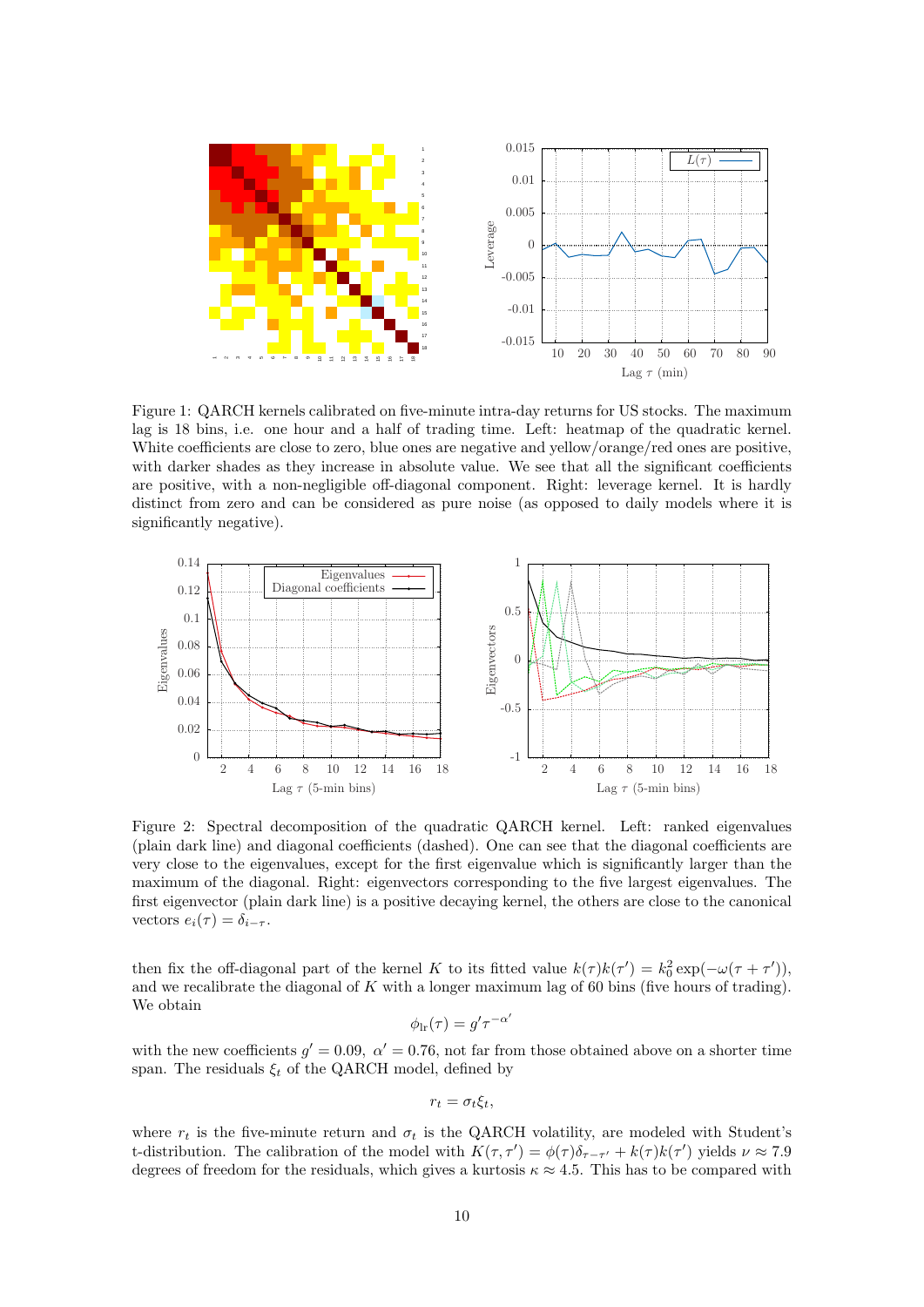

<span id="page-10-0"></span>Figure 3: Fit of the kernel  $K$  by the sum of a power-law diagonal matrix and an exponential rank-one matrix. Left: heatmap of the difference between the fitted matrix and the original one. The coefficients are small (white or lightly-colored) except for the upper-left corner: the original matrix features a stronger short-term feedback. Right: kernels  $\phi(\tau)$  and  $k(\tau)$  that minimize the matrix distance  $\sum [K(\tau, \tau') - \phi(\tau) \delta_{\tau-\tau'} - k(\tau) k(\tau')]^2$ . The rank-one kernel k is plotted in red (and is larger for small  $\tau$ 's), and the diagonal kernel  $\phi$  is plotted in blue, both in log-log scale. The dashed lines are the power-law fit for  $\phi(\tau)$  with exponent  $\alpha = 0.6$ , and the exponential fit for  $k(\tau)$ with characteristic time about 30 min.



Figure 4: Long-range kernel K. Left: heatmap of the long-range kernel, with the off-diagonal fixed as its exponential rank-one fit, and with the diagonal calibrated with no constraints. Right: Hawkes kernel  $\phi(\tau) = K(\tau, \tau) - k^2(\tau)$  fitted on 60 bins. The kernel  $\phi(\tau)$  is plotted in log-log scale, with its power-law fit with exponent  $\alpha' = 0.76$  (dashed).

the tail exponent  $\nu_r$  of  $r_t$  itself, which is, as is well known, in the range  $3 \rightarrow 4$ , see also Fig. [5](#page-16-0) below. Since  $\nu$  is more than twice  $\nu_r$ , the QARCH model with Gaussian residuals and this specific form of K accounts, to a good extent, for the fat tails of five-minute returns, that appear to be nearly entirely induced by the quadratic feedback mechanism. We will justify theoretically and numerically why this is the case in Sections [4](#page-11-0) and [5.](#page-15-0)

In the QARCH model, the endogeneity ratio of the volatility (i.e. the proportion of the volatility that stems from feedback effects) is given by the trace  $\text{Tr}(K)$  of the quadratic kernel. With our parametrization and a maximum lag of  $q \geq 1$ , one has

Tr(K) = 
$$
\sum_{\tau=1}^{q} \phi(\tau) + \sum_{\tau=1}^{q} k^2(\tau)
$$
.

We use the fits  $k(\tau) = k_0 \exp(-\omega \tau)$  and  $\phi_{\text{lr}}(\tau) = g' \tau^{-\alpha'}$  to compute Tr(K) for  $q = 78$ , which is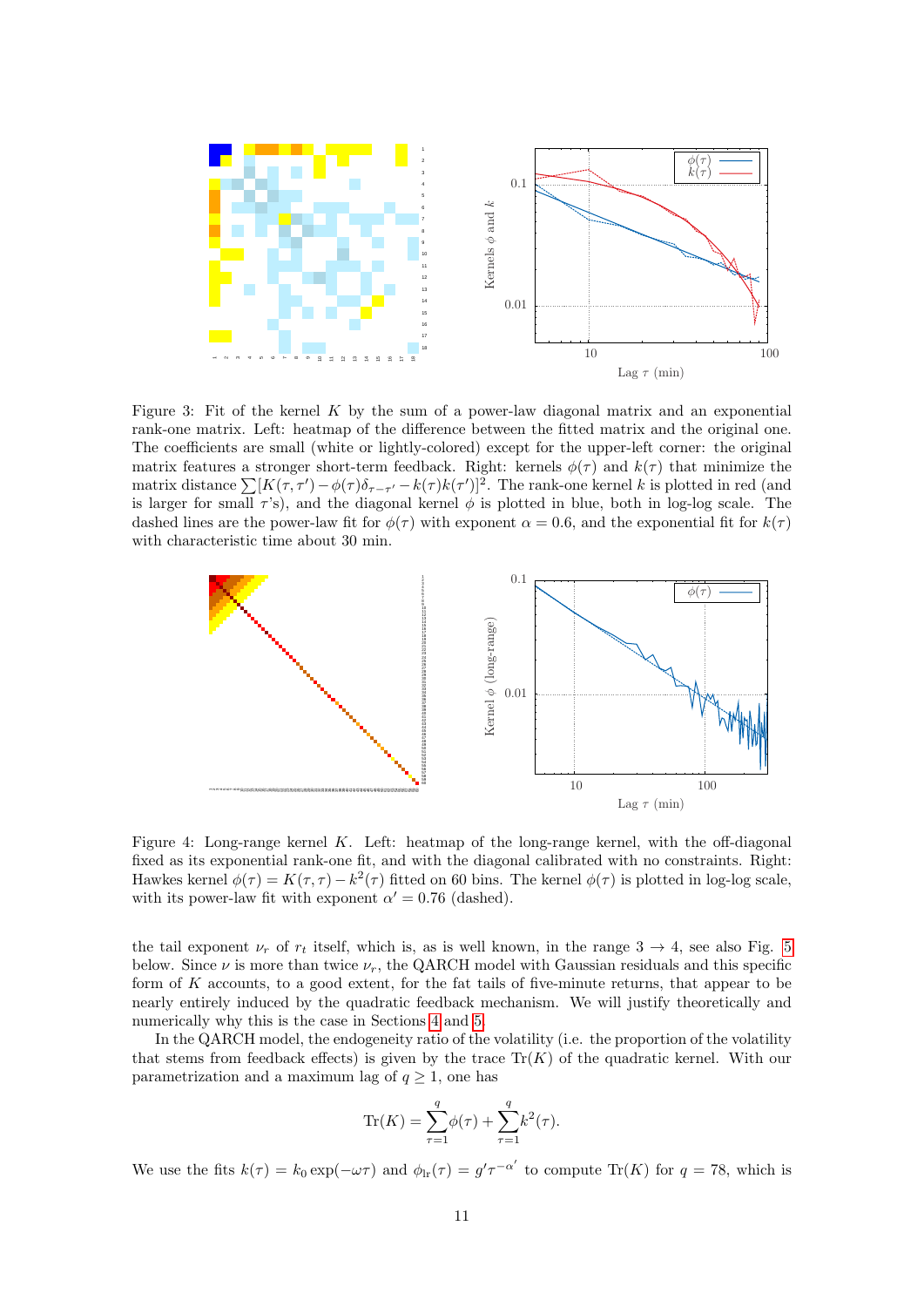the total number of five-minute bins in a trading day. We obtain

$$
\sum_{\tau=1}^{q} \phi(\tau) \simeq 0.74, \quad \sum_{\tau=1}^{q} k^2(\tau) \simeq 0.06 \quad \Rightarrow \quad \text{Tr}(K) \simeq 0.80.
$$

This endogeneity ratio implies that 80% of the intra-day volatility is due to endogenous feedback effects. Interestingly, it is close to the value obtained for QARCH and ARCH models at a daily time scale, see [\[14\]](#page-19-2) and [\[9\]](#page-19-10). Note that although high, the endogeneity ratio is significantly below the critical limit  $\text{Tr}(K) = 1$ , which is the value found by calibrating a standard linear Hawkes process to activity data on much longer time horizons: Ref. [\[20,](#page-20-10) [21\]](#page-20-11) report  $n_H \approx 0.9$  on a time window of a few hours, and  $n_H \approx 0.99$  when the kernel is extended to 40 days. We discuss this issue further in Section [4.2.](#page-11-1)

# <span id="page-11-0"></span>4 Volatility distribution in the ZHawkes model

### 4.1 SDE in the exponential case

If the kernels  $\phi(.)$  and  $k(.)$  of the ZHawkes model have an exponential form, the process is Markovian and one can write a stochastic differential equation to describe its evolution. Although this assumption is only justified for  $k$ , this case allows one to gain a good intuition on the model, so we investigate this limit in details. It also turns out that the Markovian case is actually extremely interesting mathematically.

For the sake of simplicity, let us assume that the price jumps are binary  $\xi = \pm \psi$ , and we set  $\psi =$ 1 without loss of generality. Besides, we note  $k(t) = \sqrt{2n_Z\omega} \exp(-\omega t)$  and  $\phi(t) = n_H\beta \exp(-\beta t)$ , where  $n_H$  is the Hawkes norm and  $n_Z$  the Zumbach norm. We require:

<span id="page-11-2"></span>
$$
\text{Tr}(K) = n_H + n_Z < 1.
$$

Then the model can be written in this case:  $\lambda_t = \lambda_\infty + H_t + Z_t^2$  where

$$
\begin{cases} \n dH_t = \beta \left[ -H_t dt + n_H dN_t \right], \\ \ndZ_t = -\omega Z_t dt + k_0 dP_t \n\end{cases} \tag{19}
$$

The processes N and P jump simultaneously with intensity  $\lambda_t$  and amplitudes  $\Delta N_\tau = 1$  and  $\Delta P_\tau =$  $\pm 1$  with equal probability. Although quite simple, this system of jump SDEs lacks tractability compared to a continuous diffusion. Thus, we turn to the low-frequency asymptotics that one obtains as the number of jumps in a given time window becomes large, while their amplitudes are scaled down accordingly. This is the object of the following section.

#### <span id="page-11-1"></span>4.2 Low-frequency asymptotics

The low-frequency asymptotics of nearly critical Hawkes processes with short-ranged kernels have been investigated in details by Jaisson and Rosenbaum [\[25,](#page-20-17) [26\]](#page-20-13). They show that for suitable scaling and convergence to the critical point  $n_H = 1$ , the short memory Hawkes-based price process of Bacry et al. [\[6\]](#page-19-11) converges towards a Heston process (since the Hawkes intensity converges towards a CIR volatility process). The same authors [\[26\]](#page-20-13) show that when the kernel exhibits power-law behaviour  $\phi(t) \sim t^{-1-\epsilon}$  with  $1/2 < \epsilon < 1$ , the limiting process for the intensity is a fractional Brownian motion with Hurst exponent  $H = \epsilon - \frac{1}{2}$ . When  $\epsilon$  is close to 1/2, as empirical data suggests [\[20\]](#page-20-10), the roughness of the latter process is in agreement with the empirical results of [\[4,](#page-19-0) [19\]](#page-20-0) who find a Hurst exponent H close to zero the log-volatility ( $H = 0$  for the multifractal model of [\[4\]](#page-19-0)). However, it is unclear how the Hawkes process intensity can be identified with the log-volatility. A fat-tailed behaviour cannot be reproduced by a simple, linear Hawkes process, as it is absent from Heston-CIR processes (see also below).

Here, we want to investigate the low-frequency asymptotics of the Markovian ZHawkes model, which, as we shall see, reveals very interesting new features, induced by quadratic feedback effects.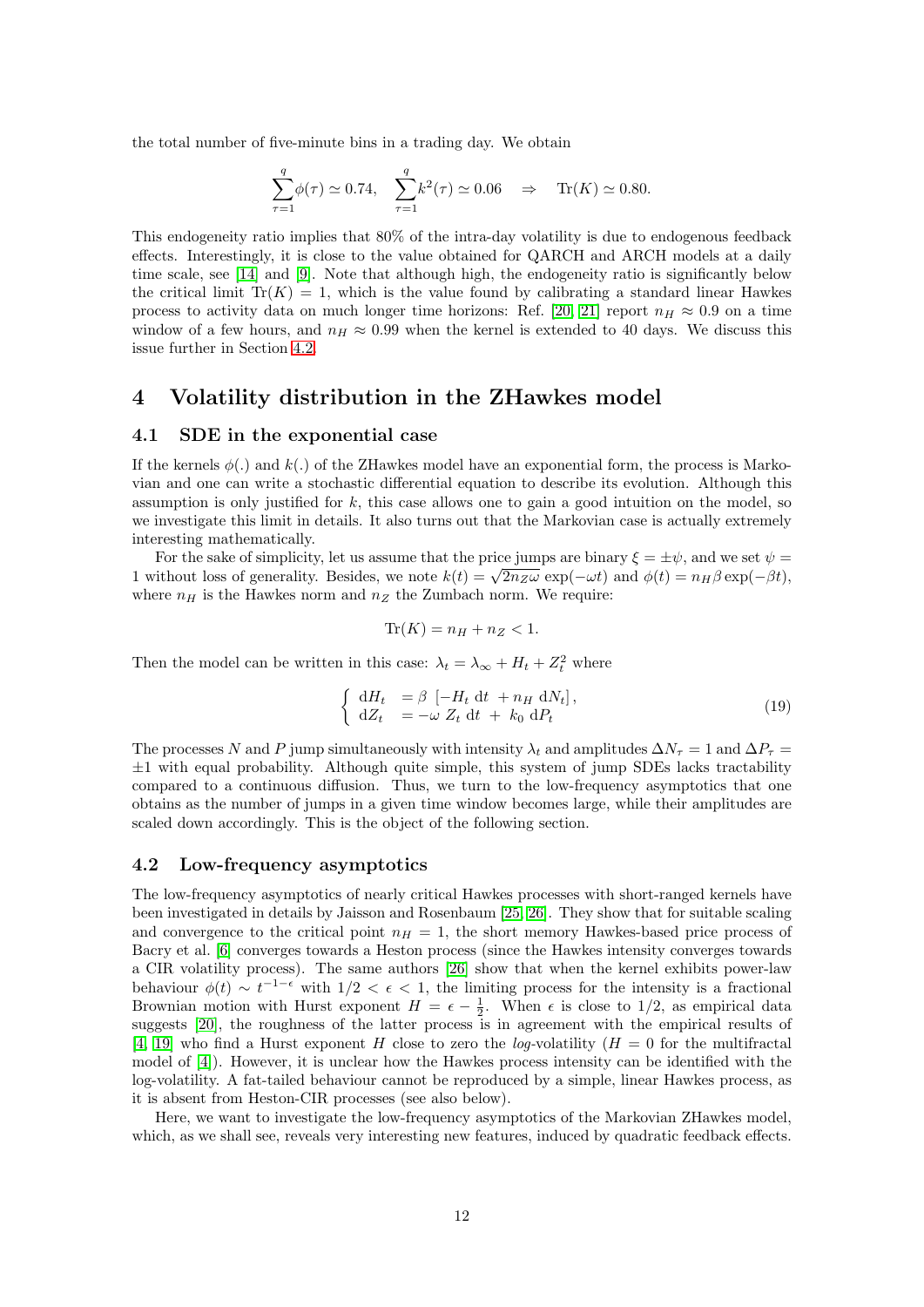Choosing a time scale  $T > 0$  that will eventually diverge, we define the processes  $\bar{H}_t^T = H_{tT}$ ,  $\bar{Z}_t^T = Z_{tT}, \bar{N}_t^T = N_{tT}$  and  $\bar{P}_t^T = P_{tT}$ , with the parameters  $\beta_T$  and  $\omega_T$  that may depend on T, but with fixed endogeneity parameters  $n_H$  and  $n_Z$ : Equation [\(19\)](#page-11-2) gives

$$
\begin{cases}\n\ \mathrm{d}\bar{H}_t^T &= -\beta_T \left[ \bar{H}_t^T \mathrm{Tdt} + n_H \ \mathrm{d}\bar{N}_t^T \right], \\
\ \mathrm{d}\bar{Z}_t^T &= -\omega_T \ \bar{Z}_t^T \mathrm{Tdt} + \gamma_T \ \mathrm{d}\bar{P}_t^T,\n\end{cases} \tag{20}
$$

where  $\gamma_T^2 := 2\omega_T n_Z$  and the common jump intensity of  $\bar{N}^T$  and  $\bar{P}^T$  is  $T \times [\lambda_\infty + \bar{H}_t^T + (\bar{Z}_t^T)^2]$ . Since the signs of the jumps of  $\bar{P}^T$  are assumed to be unpredictable and equal to  $\pm 1$ , the infinitesimal generator of the process is given by

$$
\mathcal{A}^T f(h, z) = -\beta_T h T \partial_h f(h, z) - \omega_T z T \partial_z f(h, z)
$$
\n
$$
+ T \left[ \lambda_\infty + h + z^2 \right] \left\{ \frac{1}{2} f \left( h + n_H \beta_T, z + \gamma_T \right) + \frac{1}{2} f \left( h + n_H \beta_T, z - \gamma_T \right) - f \left( h, z \right) \right\}
$$
\n(21)

for any functions f twice continuously differentiable on  $(0, +\infty) \times \mathbb{R}$ . We now consider the following scaling

<span id="page-12-1"></span><span id="page-12-0"></span>
$$
\beta_T = \overline{\beta}/T, \qquad , \ \omega_T = \overline{\omega}/T, \tag{22}
$$

with  $\bar{\beta}, \bar{\omega} > 0$ . Since we fixed the values of  $n_H$  and  $n_Z$ , our procedure can be called a "constant endogeneity rescaling", as opposed to the scaling used by Jaisson and Rosenbaum in [\[25\]](#page-20-17) and [\[26\]](#page-20-13), where the endogeneity ratio  $n_H$  of the process needs to converge to unity as T goes to infinity. Our choice is partly motivated by the calibration results of Section [3.2](#page-7-1) for intra-day returns, that yield an endogeneity ratio in the range  $0.7 - 0.9$ , close to what is obtained at the daily time scale in [\[14\]](#page-19-2) and [\[9\]](#page-19-10), and significantly away from the critical value  $n_H = 1$ . Equations [\(21\)](#page-12-0) and [\(22\)](#page-12-1) then combine as

$$
\mathcal{A}^T f(h, z) = -\overline{\beta} h \partial_h f(h, z) - \overline{\omega} z \partial_z f(h, z) \n+ T \left[ \lambda_{\infty} + h + z^2 \right] T \left\{ \frac{1}{2} f\left( h + n_H \frac{\overline{\beta}}{T}, z + \frac{\overline{\gamma}}{\sqrt{T}} \right) + \frac{1}{2} f\left( h + n_H \frac{\overline{\beta}}{T}, z - \frac{\overline{\gamma}}{\sqrt{T}} \right) - f(h, z) \right\},
$$

where we introduced  $\overline{\gamma} = \sqrt{2n_Z\overline{\omega}}$ . We turn to the low-frequency asymptotics. As T goes to infinity, one has

<span id="page-12-2"></span>
$$
\frac{1}{2}f\left(h+n_H\frac{\overline{\beta}}{T},\ z+\frac{\overline{\gamma}}{\sqrt{T}}\right)+\frac{1}{2}f\left(h+n_H\frac{\overline{\beta}}{T},\ z-\frac{\overline{\gamma}}{\sqrt{T}}\right)-f\left(h,z\right)=\frac{n_H\overline{\beta}}{T}\partial_h f(h,z)+\frac{\overline{\gamma}^2}{2T}\partial_{zz}^2 f(h,z)+o\left(\frac{1}{T}\right),
$$

therefore  $A<sup>T</sup> f(h, z)$  converges to

$$
\mathcal{A}^{\infty}f(h,z) = -\overline{\beta}\left[ (1-n_H)h - n_H(\lambda_{\infty}+z^2) \right] \partial_h f(h,z) - \overline{\omega}z \partial_z f(h,z) + n_Z \overline{\omega}\left[ \lambda_{\infty}+h+z^2 \right] \partial_{zz}^2 f(h,z).
$$

The operator  $\mathcal{A}^{\infty}$  is the infinitesimal generator of the diffusion

$$
\begin{cases} \n\mathrm{d}\bar{H}_t^{\infty} = \left[ -(1 - n_H) \bar{H}_t^{\infty} + n_H \left( \lambda_{\infty} + \left( \bar{Z}_t^{\infty} \right)^2 \right) \right] \overline{\beta} \mathrm{d}t, \\ \n\mathrm{d}\bar{Z}_t^{\infty} = -\overline{\omega} \,\bar{Z}_t^{\infty} \,\mathrm{d}t + \overline{\gamma} \sqrt{\lambda_{\infty} + \bar{H}_t^{\infty} + \left( \bar{Z}_t^{\infty} \right)^2} \mathrm{d}W_t, \n\end{cases} \tag{23}
$$

where W is a standard Brownian motion. A standard argument of Kallenberg  $[27]$  (Theorem 19.25) then gives the convergence of the process  $(\bar{H}^T, \bar{Z}^T)$  to  $(\bar{H}^{\infty}, \bar{Z}^{\infty})$  as T goes to infinity. Hence, one does not need that the norm of the process tends to 1 (i.e. that the process is nearly critical) for a non-degenerate limit process to be obtained. The above limiting process is the major result of this section. Although it was derived for a Markovian ZHawkes process, we believe that this is the limiting process for the whole class of non-critical ZHawkes processes with short memory, and is the analogue of the Heston-CIR limiting process for Hawkes, as in [\[25\]](#page-20-17). The limiting behaviour corresponding to long-memory/critical ZHawkes processes, in the spirit of [\[26\]](#page-20-13), is left for future investigations. We now investigate some of the properties of the limiting process, Eq. [\(23\)](#page-12-2), in particular the induced tail of the volatility distribution.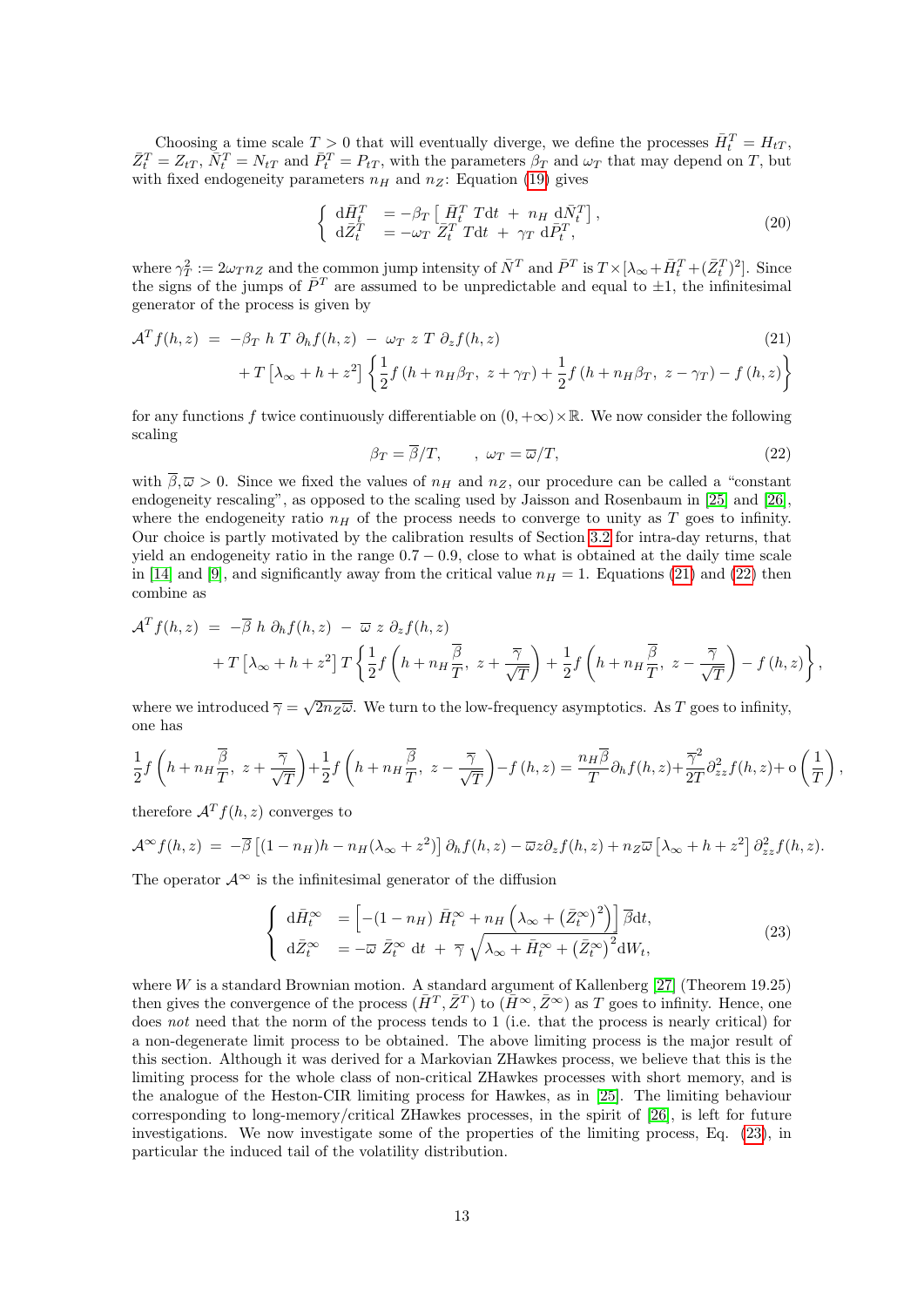### 4.3 Tail of the volatility distribution

From now on we drop the superscript  $\infty$  on  $\overline{H}$  and  $\overline{Z}$ ; the fact that we are studying the limiting process is implied. Let us note first that there is no Brownian part in the SDE for  $\bar{H}$  so that it can be solved explicitly as a deterministic function of  $(\bar{Z}_s)_{s\leq t}$ :

$$
\bar{H}_t = \bar{H}_{\infty} + n_H \overline{\beta} \int_{-\infty}^t \exp(-(1 - n_H)\overline{\beta}(t - s))\overline{Z}_s^2 ds; \qquad \bar{H}_{\infty} := \frac{\lambda_{\infty}}{1 - n_H}
$$

In the considered limit,  $\bar{H}_t$  can thus be written as the sum of a constant term and an exponential moving average of the square of  $\bar{Z}_s$ . We get the autonomous, but non-Markovian SDE for  $\bar{Z}_t$ :

$$
d\bar{Z}_t = -\overline{\omega}\,\bar{Z}_t\,dt + \overline{\gamma}\,\sqrt{\bar{H}_{\infty} + \bar{Z}_t^2 + n_H\overline{\beta}\left[\int_{-\infty}^t \exp(-(1 - n_H)\overline{\beta}(t - s))\bar{Z}_s^2ds\right]}\,dW_t.
$$
 (24)

#### 4.3.1 ZHawkes without Hawkes

We first consider the simpler case where the Hawkes feedback is zero, i.e.  $n_H = 0$ . This corresponds to the case where only the Zumbach term is present in the starting model, i.e.  $\lambda_t = \lambda_\infty + Z_t^2$  in Equation [\(4\)](#page-3-3). As we see in the sequel, this simpler model is still rich enough to reproduce some interesting empirical properties of the volatility process. One gets:

<span id="page-13-0"></span>
$$
\mathrm{d}\bar{Z}_t = -\overline{\omega}\,\,\bar{Z}_t\,\,\mathrm{d}t\,\,+\,\,\overline{\gamma}\,\sqrt{\lambda_\infty + \bar{Z}_t^2}\,\,\mathrm{d}W_t,\tag{25}
$$

which is a particular case of Pearson diffusions, which are extensively described and classified by Forman and Sorensen [\[18\]](#page-20-19). The process  $\bar{Z}/\sqrt{\lambda_{\infty}}$  fits in Case 3 of their classification (see [18] Section 2.1), with the dictionary  $\mu \to 0, \theta \to \overline{\omega}$  and  $a \to n_Z$ . Therefore,  $\overline{Z}_t$  is ergodic and its stationary law is a Student t-distribution with  $1 + 1/n_Z$  degrees of freedom and scale parameter  $\sqrt{n_Z\lambda_\infty/(1+n_Z)}$ . This implies that stationary law of the square of  $\bar{Z}^\infty$  is a F-distribution with 1 and  $1 + 1/n_Z$  degrees of freedom, and scale parameter  $n_Z\lambda_\infty/(1 + n_Z)$ . We will denote as

<span id="page-13-1"></span>
$$
V_t = \psi^2 \left[ \lambda_\infty + \bar{Z}_t^2 \right]
$$

the low-frequency squared volatility of the price (we reintroduced the jump size  $\psi$  for completeness). A straightforward change of variables yields the stationary density  $q(v)$  of the process V as:

$$
q(v) = \frac{\Gamma\left(1 + \frac{1}{2n_Z}\right)}{\Gamma\left(\frac{1}{2} + \frac{1}{2n_Z}\right)\sqrt{\pi v_\infty (v - v_\infty)}} \left(\frac{v_\infty}{v}\right)^{\left(1 + \frac{1}{2n_Z}\right)} 1_{\{v > v_\infty\}} \tag{26}
$$

where  $v_{\infty} = \lambda_{\infty} \psi^2$  is the baseline level of the squared volatility. For the tail exponent of the distribution of  $V_t$ , we get a power-law tail:

$$
q(v) \underset{v \to +\infty}{\sim} C \, v^{-\left(\frac{3}{2} + \frac{1}{2n_Z}\right)} \tag{27}
$$

with  $C$  an explicit constant. We find this result interesting for two reasons. First, one obtains a power-law behavior that emerges naturally from the fact that since the volatility behaves as  $|\bar{Z}_t|$  for large values of  $\bar{Z}_t$ , the process describing its dynamics is simply a multiplicative Brownian motion with drift (see [25\)](#page-13-0). This is at variance with the "diagonal" Hawkes counterpart of [\[25\]](#page-20-17) where the coefficient in front of the Brownian noise is only the square-root of the volatility, which inevitably leads to a process that has a characteristic scale and thin tails. Second, the stationary distribution of V only depends on the Zumbach norm  $n_Z$ , that can be seen as the endogeneity of the process. This last result suggests that, similar to Hawkes processes where the asymptotic properties only depend on the norm  $n_H$  as soon as the kernel is short-ranged, the distribution [\(26\)](#page-13-1) of the squared volatility should hold for any short-ranged kernel.

Another remark is that as soon as  $n_Z \geq 1/3$ , the variance  $\sigma_V^2$  of the activity V explodes while its mean  $\mu_V$  remains finite up to  $n_Z \to 1^-$ . Now, when fitting the time series generated by this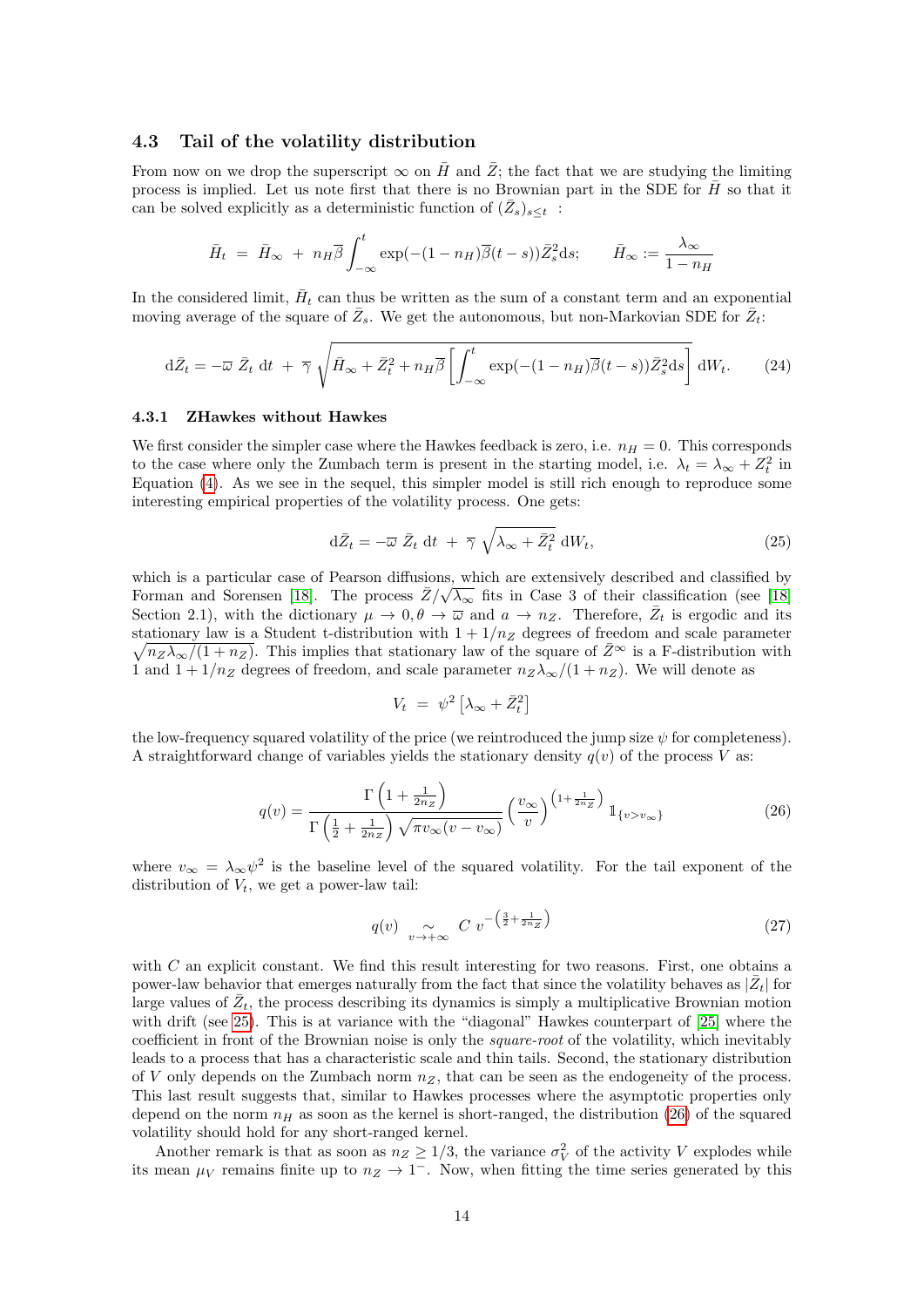process using a simple Hawkes process, one finds  $n_H \approx 1 - \sqrt{\mu_V(W)/\sigma_V^2(W)}$  for a suitable choice of window size  $W$  (see [\[21\]](#page-20-11)). Therefore, the vanishing of the mean/variance ratio necessarily imposes that the fitted Hawkes process must be critical, i.e.  $n_H = 1!$  What we argue here is that this apparent criticality may in fact be induced by quadratic feedback effects, but does not necessarily imply that the true underlying process is critical.

Finally, note that in the diffusive limit where the price process satisfies the equation d $\bar{P}_t^{\infty} =$ <br> $\sqrt{V}dW$ , the asymptotic stationary distribution for the returns is given by:  $\sqrt{V_t}dW_t$ , the asymptotic stationary distribution for the returns is given by:

$$
p(r) \underset{|r| \to \infty}{\sim} \frac{C'}{|r|^{1+\nu}}; \qquad \nu \equiv 1 + \frac{1}{n_Z}.
$$

The fat-tail volatility that is generated by our model naturally produces a fat-tail distribution of instantaneous returns, with exponent  $\nu$  for the cumulative distribution equal to  $1 + 1/n_Z \geq 2$ . The more endogenous, the fatter the tails for the returns: this interpretation seems intuitive. For a critical process,  $n_Z = 1$ , the tail is such that the volatility of the returns diverges. A tail exponent for the cumulative distribution  $\nu \approx 3$  (the so-called "inverse cubic law", observed on a large universe of traded products) is obtained for  $n_Z = 0.5$ . Note however that the value of  $n_Z$ obtained above from calibrating the model is much smaller,  $n_Z \approx 0.06$ , leading to  $\nu \approx 18$ , far too large to explain the tail of financial returns. We will see now that, quite interestingly, the interaction with a non-critical Hawkes kernel can substantially reduce the value of  $\nu$ .

#### 4.3.2 ZHawkes with Hawkes

The case when  $n_H > 0$  is more complicated but, remarkably, the tail exponent of the activity distribution  $q(v)$  can still be analytically computed in some limits. The idea is to realize that when  $\bar{Z}\to\infty$ , the distribution of  $\bar{H}$  conditional to a certain large value of  $\bar{Y} := \bar{Z}^2$  is of the form:

$$
\Pi(\bar{H}|\bar{Y}) = \frac{1}{\bar{Y}}F\left(\frac{H}{\bar{Y}}\right) + o(\bar{Y}); \qquad (\bar{Y} \to \infty),
$$

where  $F(.)$  is a certain scaling function which obeys a differential equation derived in Appendix B. Correspondingly, one can show that the far-tail of the distribution of  $V_t = \psi^2 \left[ \lambda_\infty + \bar{Z}_t^2 \right]$  is still a power-law, given by:

$$
q(v) \underset{v \to +\infty}{\sim} C'' \, v^{-\left(\frac{3}{2} + \frac{1}{2n_Z(1 + a^*)}\right)},\tag{28}
$$

where  $C''$  is another constant and  $a^*$  is defined as:

$$
a^* = \int_0^\infty \mathrm{d}x \ x \ F(x). \tag{29}
$$

Introducing  $\chi := \frac{2\overline{\omega}}{\overline{\beta}}$  as the ratio of the correlation time scale of the Hawkes process to the one of the ZHawkes process, a full solution for F can be found in the two limits  $\chi \to 0$  and  $\chi \to \infty$ , allowing one to fix the value of  $a^*$ . One finds (see Appendix B):

$$
a^* \approx \frac{n_H}{1 - n_H} \left[ 1 - \chi \frac{1 - n_H - n_Z}{(1 - n_H)^2} \right], \quad (\chi \to 0); \qquad a^* \approx \frac{n_H}{\chi(1 - n_Z)}, \quad (\chi, \chi n_Z \to \infty). \tag{30}
$$

Two other limiting cases can be exactly solved: one is when  $n_H \to 0$ , one finds that  $a^* \approx \frac{n_H}{\chi(1-n_Z)}$ still holds provided  $a^* \ll 1$ , and the other is  $n_Z \to 0$ , for which we find an explicit expression for a <sup>∗</sup> as the solution of a second degree equation (see Appendix B).

The corresponding exponent for the asymptotic tail of the cumulative distribution of returns is now given by:

$$
\nu = 1 + \frac{1}{n_Z(1 + a^*)},\tag{31}
$$

with:

• for  $n_H = 0$  (ZHawkes without Hawkes), one recovers the previous case where  $a^* = 0$  and  $\nu = 1 + 1/n_Z$ .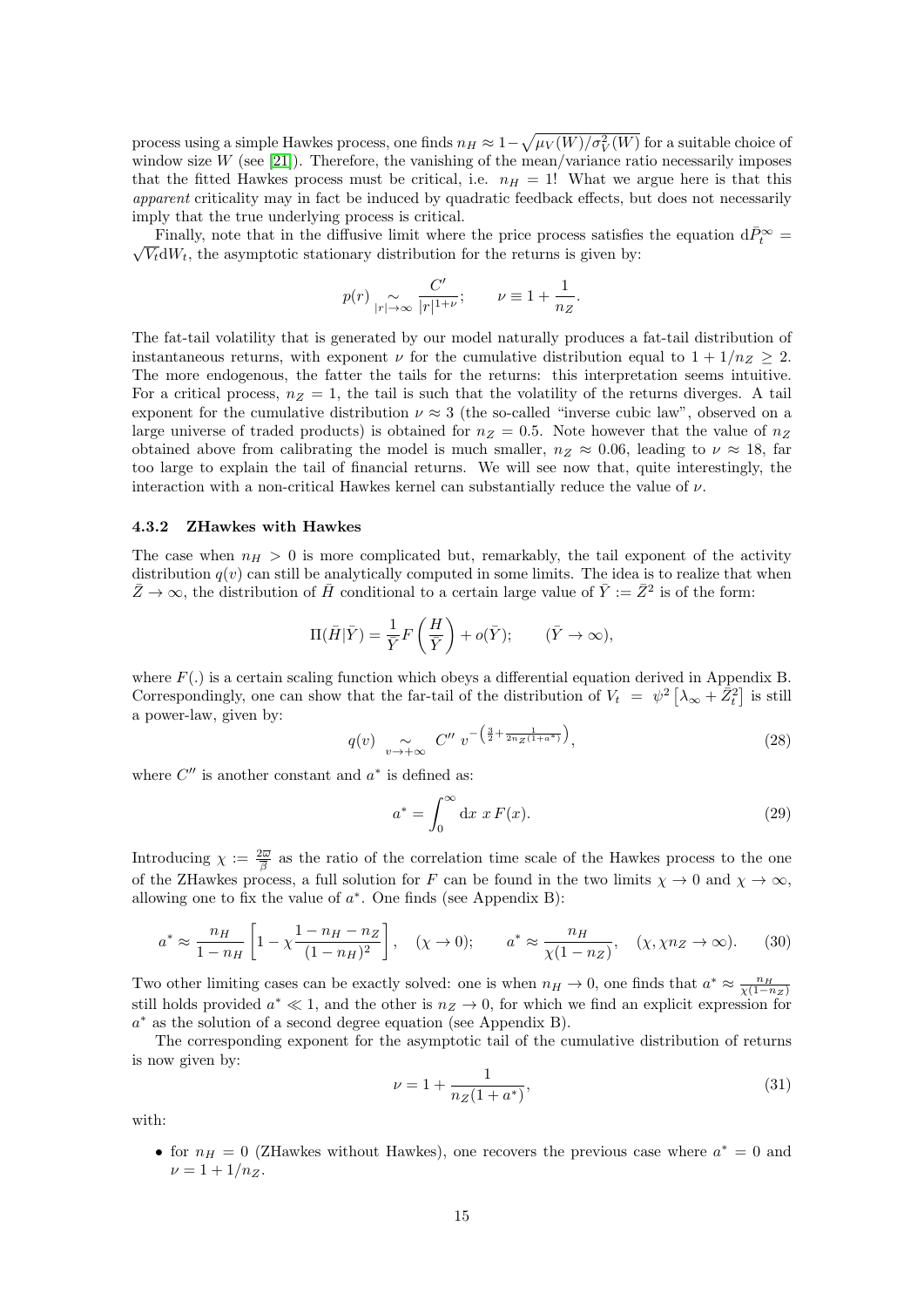- for  $0 < n_H < 1$  and  $\chi \to 0$  (Hawkes much "faster" than ZHawkes), the exponent  $\nu$  is decreased to  $\nu = 1 + (1 - n_H)/n_Z + O(\chi)$ .
- for  $0 < n_H < 1$  and  $\chi \to \infty$  (Hawkes much "slower" than ZHawkes), the exponent  $\nu$  is again decreased from  $\nu = 1 + 1/n_Z$  by an amount ~ 1/χ.
- In the case  $n_Z \to 0$ , one finds  $\nu = 1 + \frac{b}{nz}$ , where b can be computed in terms of  $n_H$  and  $\chi$ , see Appendix B.

The results of this section are, we believe, quite interesting. First, the two-dimensional limit process defined by Eqs. [\(23\)](#page-12-2) leads to power-law tails for the volatility that can be exactly characterized in some limits. From a theoretical point of view, the possibility of computing exactly the tail exponent in this model is potentially important if our ZHawkes process turned out to be a central ingredient to model the dynamics of financial markets. Second, we have found that although the Hawkes kernel per-se does not lead to power-law tails (i.e.,  $\nu \to \infty$  when  $n_Z \to 0$ ), the Hawkes kernel actually "cooperates" with the ZHawkes kernel to make the tails of the distribution fatter. The case of empirical interest is  $n_Z = 0.06$ ,  $n_H \approx 0.8$  leads to  $\nu = 1 + (1 - n_H)/n_Z \approx 4$ for  $\chi \to 0$ , which indeed remains in the experimental range for a non-Markovian ZHawkes process with parameters calibrated on intraday data, as will be shown by numerical simulations in the next section.

We find this phenomenon quite remarkable: whereas the Hawkes feedback alone is not able to explain fat-tails, only a relatively small amount of quadratic (Zumbach) feedback generates power-law tails in the correct range (remember that  $n_Z = 0.06 \ll n_H$ ). Note however that this ZHawkes family of models leads a continuously varying exponent (as a function of the parameters) rather than a fixed, universal exponent like in many physical situations. This begs the question: is there any mechanism that would explain why the feedback parameters  $n_{Z}, n_{H}$ ,  $\chi$  lie in a rather restricted interval, such as to explain the apparent universality of the tail exponent of (mature) financial markets?

# <span id="page-15-0"></span>5 Numerical simulation results

### 5.1 Empirical tails of the volatility process

In this section, we compare numerically the volatility process generated by the ZHawkes model, with a standard Hawkes-based price model and with the financial data studied in Section [3.2.1.](#page-7-2) We simulate a ZHawkes model with an exponential Zumbach part and a power-law Hawkes part, with parameters inspired by the QARCH calibration of Section [3.2:](#page-7-1) for  $t$  expressed in minutes,

$$
\phi(t) = 0.0016 \times (1 + 0.01 \times t)^{-1.2}, \quad k(t) = 0.003 \times \exp(-0.03 \times t),
$$

so that  $n_H = 0.8$ ,  $n_Z = 0.1$  and Tr(K) = 0.9. Note that to simulate a stationary ZHawkes model, we choose a decay exponent above 1 for  $\phi$ , although the QARCH calibration suggests a slower decay for t corresponding to intraday time scales. Although not fully satisfactory, this is the simplest way to enforce stationarity without having to introduce a more complicated functional form for  $\phi(t)$  that would model overnight effects and daily time scales. As a benchmark, we also simulate a standard Hawkes-based price process  $(n_Z \equiv 0)$  with  $\phi = (1 + 0.01 \times t)^{-1.3}$ ,  $n_H = 0.99$ , which is close to the calibration results of [\[20\]](#page-20-10).

It is important to note that to simulate the ZHawkes and the Hawkes model, we choose constant price jumps  $\Delta P_{\tau} = \pm \psi$ . Therefore, our numerical results for the distribution of the volatility can by no means be attributed to the kurtosis of individual price jumps.

For both simulated and real data, we consider the Rogers-Satchell volatility times series for five-minute bins. We use the Hill exponent [\[24\]](#page-20-20) as an estimator of the empirical tail exponent of the volatility

$$
\nu_{\text{hill}} = 1 + \frac{1}{\frac{1}{n} \sum_{i=1}^{n} \log(\sigma_i / \sigma_{\text{min}})}
$$

where  $\sigma_{\min}$  is some cutoff and  $\sigma_i \ge \sigma_{\min}$  are the volatilities in the far tail region of the distribution. One obtains  $\nu_{\text{hill}} = 4.50$  for the (normalized) five minutes returns of US stocks (in agreement with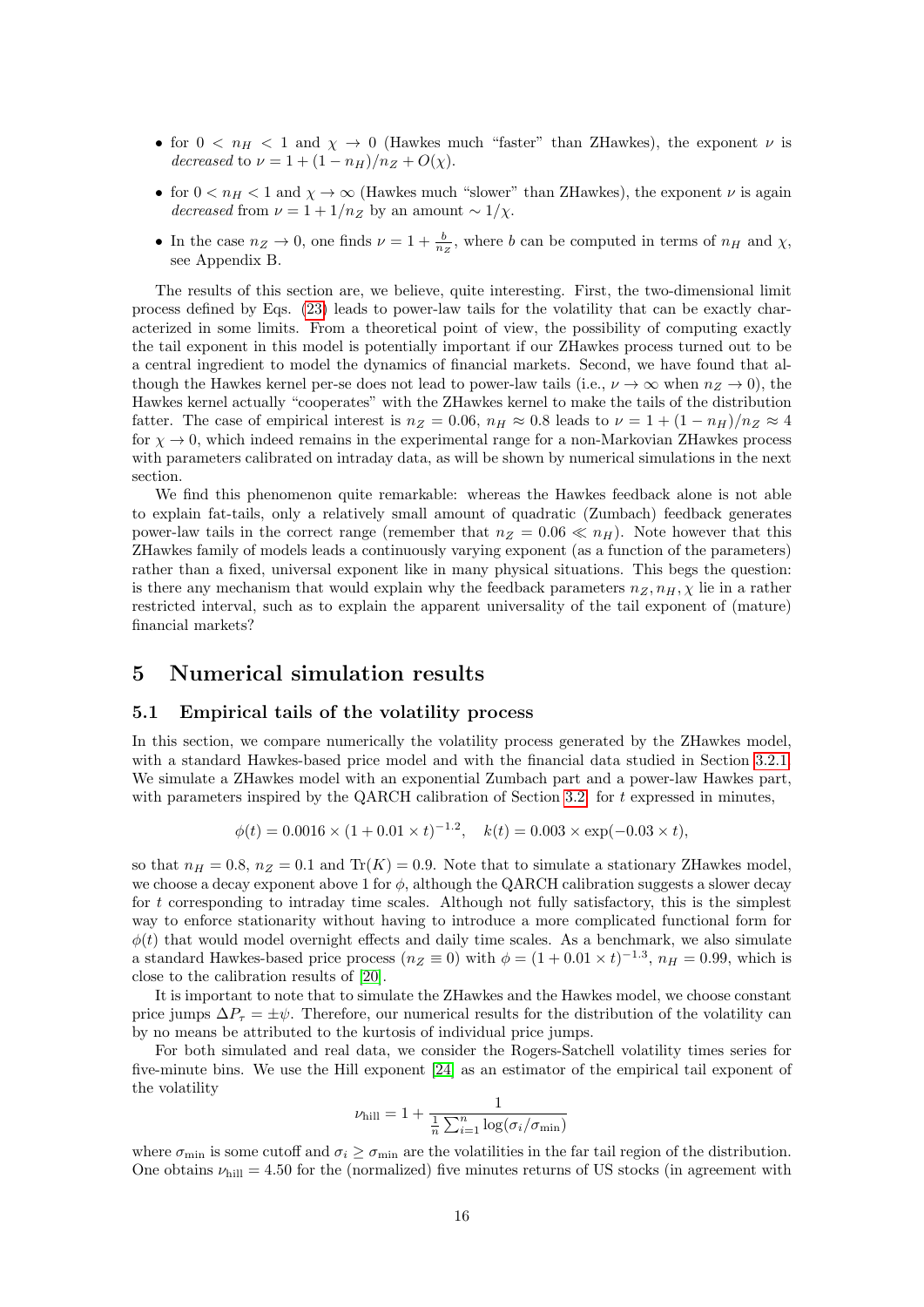many previous determinations of this exponent),  $\nu_{\text{hill}} = 5.07$  for the ZHawkes model and  $\nu_{\text{hill}} = 12.4$ for the standard Hawkes-based model without ZHawkes feedback. Even with a norm close to one and a slowly-decaying kernel, the standard Hawkes model cannot reproduce the tails observed on US stock data. Instead, the ZHawkes model, with a norm strictly below unity and a short-lived Zumbach effect, naturally produces fat tails very similar to those observed empirically, even with a rather small  $n_Z$ . These observations are illustrated by Figures [5](#page-16-0) and [6.](#page-17-1)



<span id="page-16-0"></span>Figure 5: Cumulative density function of the Rogers-Satchell volatility for US stock data (plain line), simulated Hawkes data (red dashed line), and simulated ZHawkes data (blue dot-dashed line). Notice how well the empirical distribution function is reproduced by the ZHawkes model, calibrated as in Section [3.2.3.](#page-8-0)

### 5.2 Time-reversal asymmetry of ZHawkes processes

Another salient feature of financial markets is, as discussed in the introduction, the time-reversal asymmetry (TRA) of the price time series. The authors of [\[14\]](#page-19-2) study this feature for stock data on the one hand, and for a simulated FIGARCH volatility process on the other. The chosen observable is the cross-correlation of present Rogers-Satchell volatilities  $\sigma_t^2$  with past squared returns  $r_{t-\tau}^2$ , to that of present squared returns with past volatilities, which is found to be such that  $\langle r_{t-\tau}^2 \sigma_t^2 \rangle_t >$  $\langle r_t^2 \sigma_{t-\tau}^2 \rangle_t$  for  $\tau > 0$ , both for real data and FIGARCH processes.

This observation is one of the main motivations for the model introduced in the present paper, since standard models that use Brownian SDEs are TRS by construction and cannot reproduce this asymmetry. In this section, we measure the amount of TRA for the simulated ZHawkes process and for the Hawkes benchmark described in the previous section, and for the financial dataset studied in Section [3.2.1.](#page-7-2)

As in Sections [3.2,](#page-7-1) we consider the returns and the Rogers-Satchell volatilities defined for intraday five-minute bins. Here, the maximum lag q is fixed to 36 (36 bins of 5 minutes = 3 hours of trading) and the lag index  $\tau$  varies between 1 and q. We introduce

• The cross-correlation function of the Rogers-Satchell volatility and absolute returns

$$
C(\tau) = \frac{\langle \sigma_t^{\text{RS}} \times |r_{t-\tau}|\rangle - \langle \sigma^{\text{RS}} \rangle \langle |r| \rangle}{\sqrt{\langle \sigma^{\text{RS}} \rangle - \langle \sigma^{\text{RS}} \rangle^2} \sqrt{\langle r^2 \rangle - \langle |r| \rangle^2}}.
$$

• The time asymmetry ratio

$$
\Delta(\tau) = \frac{\sum_{\tau'=1}^{\tau} [C(\tau') - C(-\tau')] }{2 \sum_{\tau'=1}^{q} \max(|C(\tau')|, |C(-\tau')|)} \in [-1, 1].
$$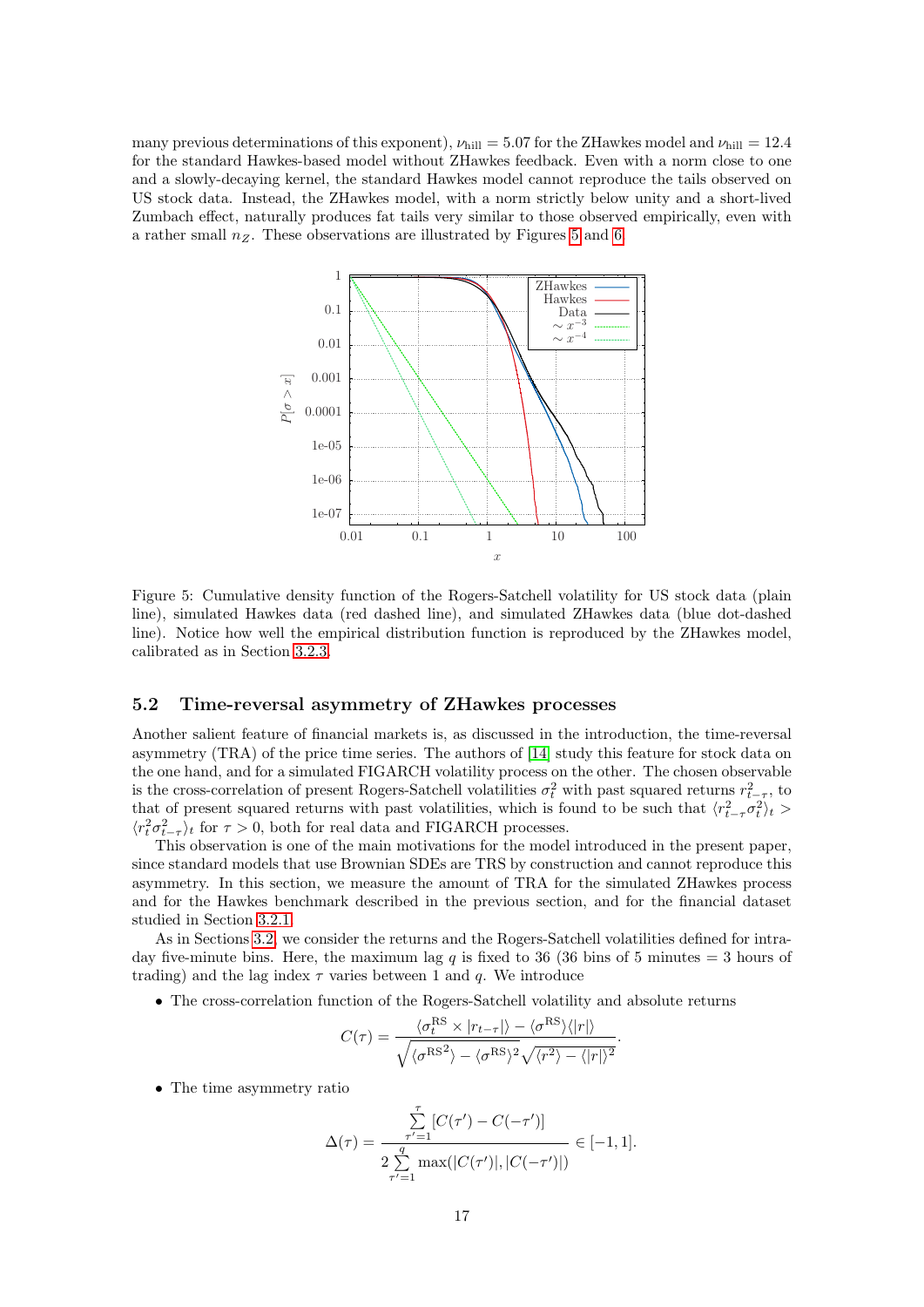

<span id="page-17-1"></span>Figure 6: Time series of Rogers-Satchell volatility. Above: real data ; below: simulated ZHawkes data ; left: period of calm ; right: cluster of intense activity.

Note that we choose to compute the cross-correlation function using the absolute returns instead of the squared returns, since it yields results that are less noisy and more robust to tail events (and thus less sensitive to the normalization method).

We compare the time asymmetry ratios  $\Delta(\tau)$  for real stock returns, returns simulated with the ZHawkes model and returns simulated with a standard Hawkes-based price model. The results are illustrated by Figure [7.](#page-18-0) The standard Hawkes model, perhaps surprisingly, does not generate any detectable TRA:  $|\Delta(\tau)| < 10^{-3}$  for all  $\tau$ . Thus it is clear that the Hawkes model with no off-diagonal quadratic feedback cannot reproduce the time asymmetry observed in intra-day volatility, for which  $\Delta(\tau)$  is one hundred times larger. On the other hand, the ZHawkes model with parameters in line with the QARCH calibration of Section [3](#page-7-0) features some time asymmetry, which is not only of the correct sign but also reproduces the right order of magnitude, without any further parameter adjustment. However, the function  $\tau \mapsto \Delta(\tau)$  is found to be concave for the ZHawkes model (as expected on general grounds) and, strangely, convex for stock data. Even with a thorough normalization protocol, intra-day returns are not rigorously stationary, and we believe that the convexity of  $\tau \mapsto \Delta(\tau)$  observed on real data is spurious, as it should should saturate to a value less than 1 beyond some time scale. Such convexity would probably be hard to reproduce with a simple model, unless it some non-stationary is added by hand.

# <span id="page-17-0"></span>6 Conclusion

The central message of our study is that the standard Hawkes feedback, where past activity increase the intensity of the current activity, fails at accounting for two essential features of the dynamics of markets: a) the fat-tails in the activity/volatility cannot be reproduced and b) the time-reversal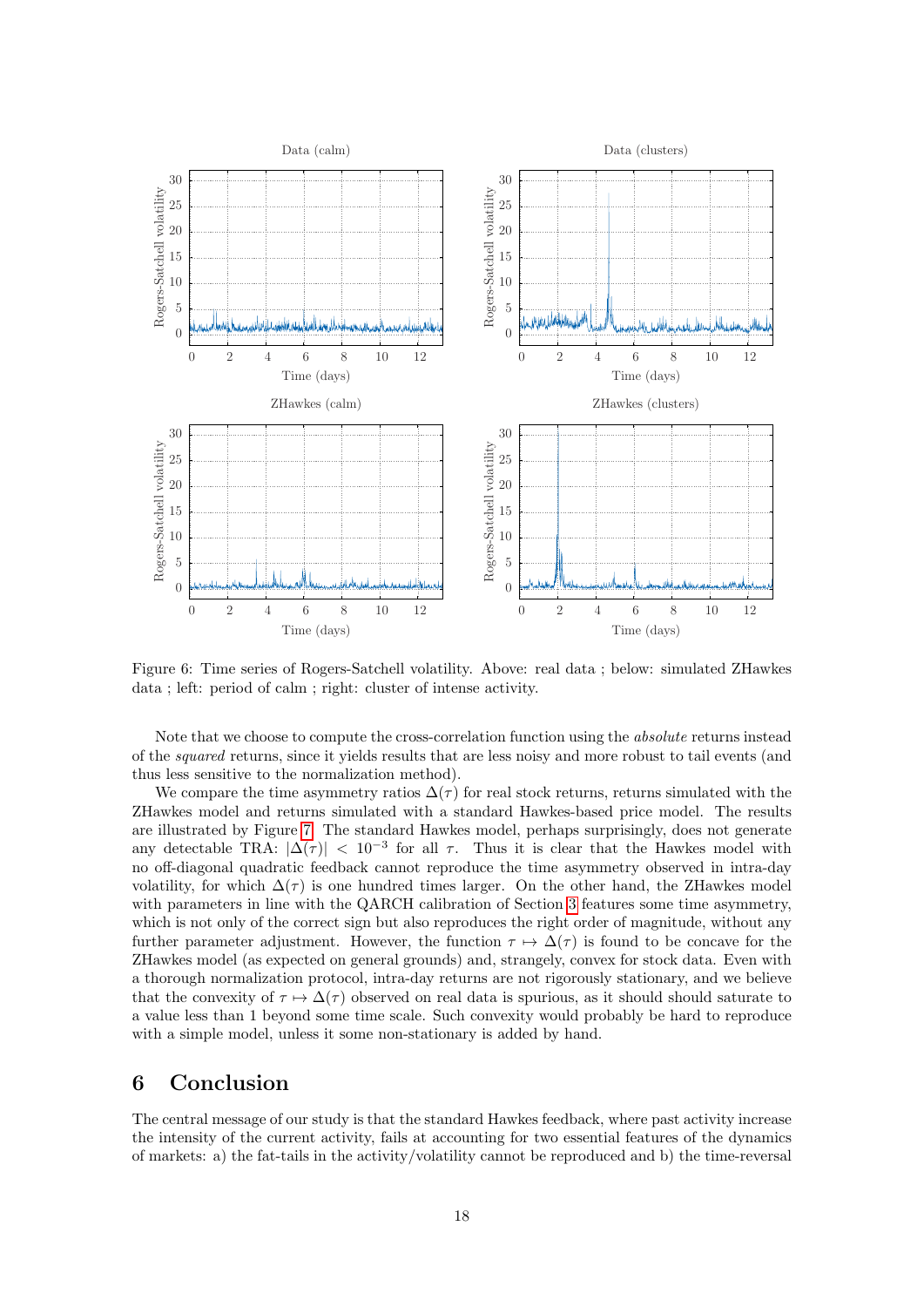

<span id="page-18-0"></span>Figure 7: Time asymmetry ratio  $\Delta(\tau)$  for US stock data (plain line), simulated Hawkes model (red line), and simulated ZHawkes model (blue dot-dashed line). Note that the Hawkes process does not generate any detectable TRA.

asymmetry between past daily volatilities and future intraday volatilities or vice-versa is completely absent within the Hawkes framework. This was not a priori obvious, since Hawkes processes are constructed on the idea of a feedback from the past. We have thus proposed QHawkes processes as simple, intuitive generalisations of the Hawkes process which posit that the feedback is in fact not only on the past activity, but on past price returns themselves.

A QHawkes model can be seen as a consistent definition of a Quadratic ARCH (QARCH) model as a continuous-time point-processes. This in fact allowed us to calibrate a QHawkes model on the intraday returns of 133 NYSE stocks. We find that the matrix kernel of the QHawkes has a diagonal part (corresponding to the standard Hawkes component) and a off-diagonal, rank-one part that we call "ZHawkes". It corresponds to Zumbach's insight that local trends in the price, both up or down, generate more future activity. ZHawkes processes have some interesting properties that standard Hawkes processes lack, namely: (i) the quadratic feedback naturally produces a multiplicative dynamics for the volatility, generating power-law tails for the volatility and the returns, (ii) it can generate long memory without necessarily be at its critical point (iii) it reproduces a level of time-reversal asymmetry (TRA) that is fully compatible with what is measured on actual financial data. The continuous limit SDE corresponding to exponential kernels is found to be a tractable twodimensional generalization of Pearson diffusions. In particular the tail exponent of the volatility can be exactly computed in several cases and, quite remarkably, fall within the empirical range even when the ZHawkes kernel is of small amplitude. These mathematically tractable diffusions are reminiscent of the log-normal volatility processes considered in [\[34,](#page-20-21) [4,](#page-19-0) [7\]](#page-19-12) and more recently [\[19\]](#page-20-0), and provide a natural "microscopic" mechanism for a multiplicative process for the volatility itself, which up to now has remained quite a mysterious hypothesis [\[26\]](#page-20-13).

We hope our paper motivates more developments on the family of QHawkes models. We have indeed only touched upon the mathematical properties and the empirical relevance of such models but we believe that deeper work on the subject would be valuable, in particular concerning the precise calibration of the model itself. A completely open question at this stage is the treatment of overnights and the generalisation of the model to describe longer time scales (our calibration was restricted to intraday data), generalizing the QARCH description proposed by two of us in [\[9\]](#page-19-10). In particular, we know that time-reversal asymmetry can still be detected on time scales of days or weeks [\[37,](#page-20-2) [14\]](#page-19-2) and this can certainly not be reproduced with a ZHawkes kernel decaying over 30 minutes, as found here. Similarly, multiplicative log-normal models for the volatility have commonly been considered for daily returns. How much is the fat-tailed, long memory of the volatility, recently described within the context of standard Hawkes process, should in fact be traced to the QHawkes mechanism proposed here is, in our opinion, a very interesting question for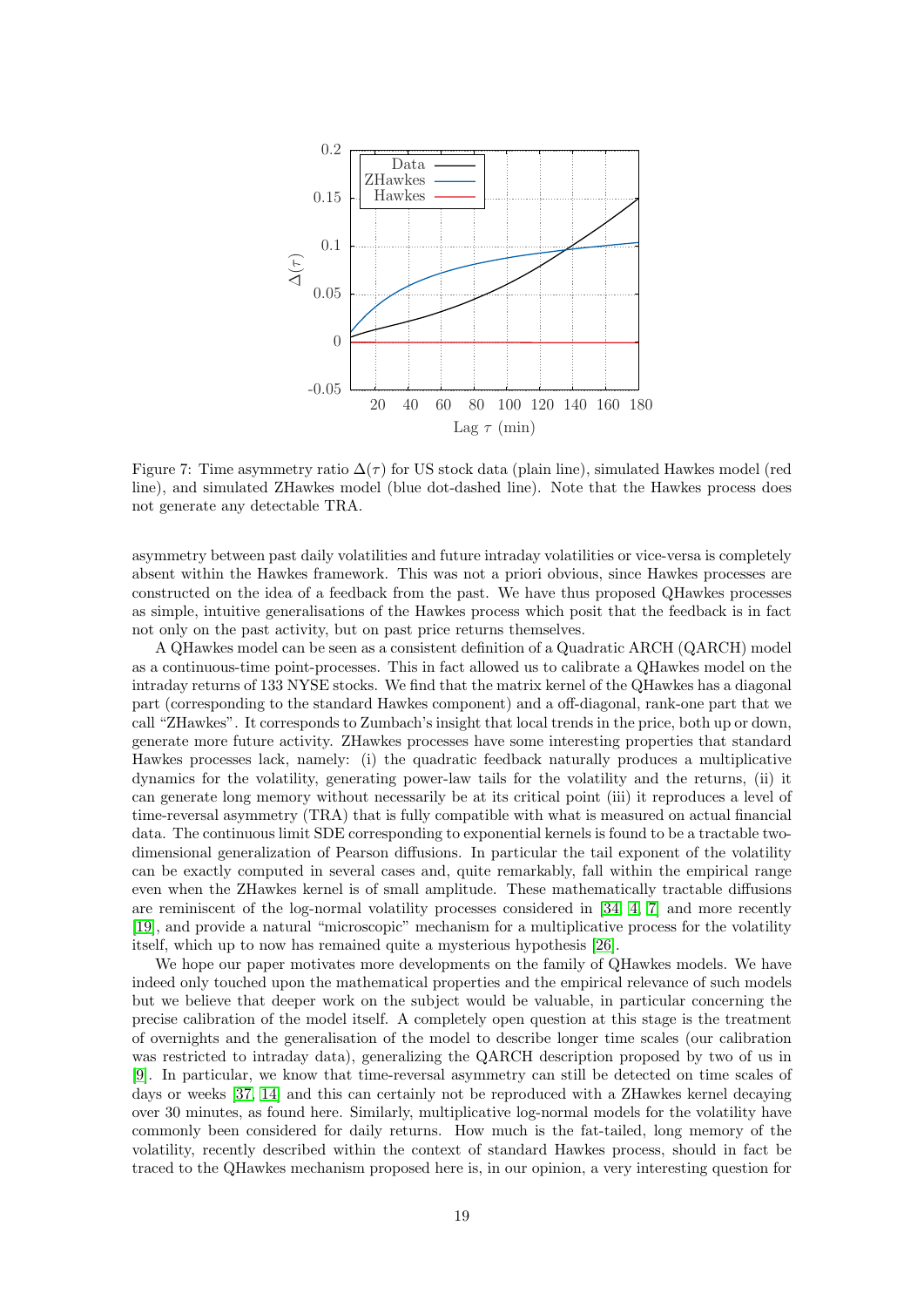future research.

To conclude, we believe that a comprehensive understanding of the volatility process, from the scale of the event up to macroscopic scales, would seem very valuable in several respects, in particular that of market design. One would perhaps understand how a change in market microstructural rules (e.g. the tick size) may affect its macroscopic properties (e.g. volatility). Finding a solid, behavioural microscopic foundations to the volatility process seems crucial: when fully understood, simple constraints on the agents might then change the overall, macroscopic market behaviour. We hope that our generalized Hawkes process could provide some clues on this issue.

### Acknowledgments

We want to thank R. Chicheportiche, J. Gatheral, S. Hardiman, Th. Jaisson, I. Mastromatteo and M. Rosenbaum for many insightful discussions on these issues.

# References

- <span id="page-19-9"></span>[1] R. Allez and J.-P. Bouchaud. Individual and collective stock dynamics: intra-day seasonalities. New Journal of Physics, 13(2):025010, 2011.
- <span id="page-19-7"></span>[2] E. Bacry, K. Dayri, and J.-F. Muzy. Non-parametric kernel estimation for symmetric hawkes processes. application to high frequency financial data. The European Physical Journal B, 85(5):1–12, 2012.
- <span id="page-19-5"></span>[3] E. Bacry, S. Delattre, M. Hoffmann, and J.-F. Muzy. Modelling microstructure noise with mutually exciting point processes. Quantitative Finance, 13(1):65–77, 2013.
- <span id="page-19-0"></span>[4] E. Bacry, J. Delour, and J. Muzy. Modelling financial time series using multifractal random walks. Physica A: Statistical Mechanics and its Applications, 299(1):84–92, 2001.
- <span id="page-19-3"></span>[5] E. Bacry, I. Mastromatteo, and J.-F. Muzy. Hawkes processes in finance. arXiv preprint arXiv:1502.04592, 2015.
- <span id="page-19-11"></span>[6] E. Bacry and J.-F. Muzy. Hawkes model for price and trades high-frequency dynamics. Quantitative Finance, 14(7):1147–1166, 2014.
- <span id="page-19-12"></span>[7] L. Bergomi. Smile dynamics ii. Available at SSRN 1493302, 2005.
- <span id="page-19-8"></span>[8] P. Blanc. Modélisation de la volatilité des marchés financiers par une structure arch multifréquence. Masters thesis, Université de Paris VI Pierre et Marie Curie.
- <span id="page-19-10"></span>[9] P. Blanc, R. Chicheportiche, and J.-P. Bouchaud. The fine structure of volatility feedback ii: overnight and intra-day effects. Physica A: Statistical Mechanics and its Applications, 402:58–75, 2014.
- <span id="page-19-4"></span>[10] P. Brémaud, L. Massoulié, et al. Hawkes branching point processes without ancestors. *Journal* of applied probability,  $38(1):122-135$ ,  $2001$ .
- <span id="page-19-6"></span>[11] J. Buescu. Positive integral operators in unbounded domains. Journal of Mathematical Analysis and Applications, 296(1):244–255, 2004.
- <span id="page-19-1"></span>[12] D. Challet, M. Marsili, Y.-C. Zhang, et al. Minority games: interacting agents in financial markets. OUP Catalogue, 2013.
- $[13]$  S. Chatterji. Cours d'analyse Tome 3: Équations différentielles ordinaires et aux dérivées partielles. Number vol. 1 in Cours d'analyse. Presses polytechniques et universitaires romandes, 1998.
- <span id="page-19-2"></span>[14] R. Chicheportiche and J.-P. Bouchaud. The fine-structure of volatility feedback i: Multi-scale self-reflexivity. Physica A: Statistical Mechanics and its Applications, 410:174–195, 2014.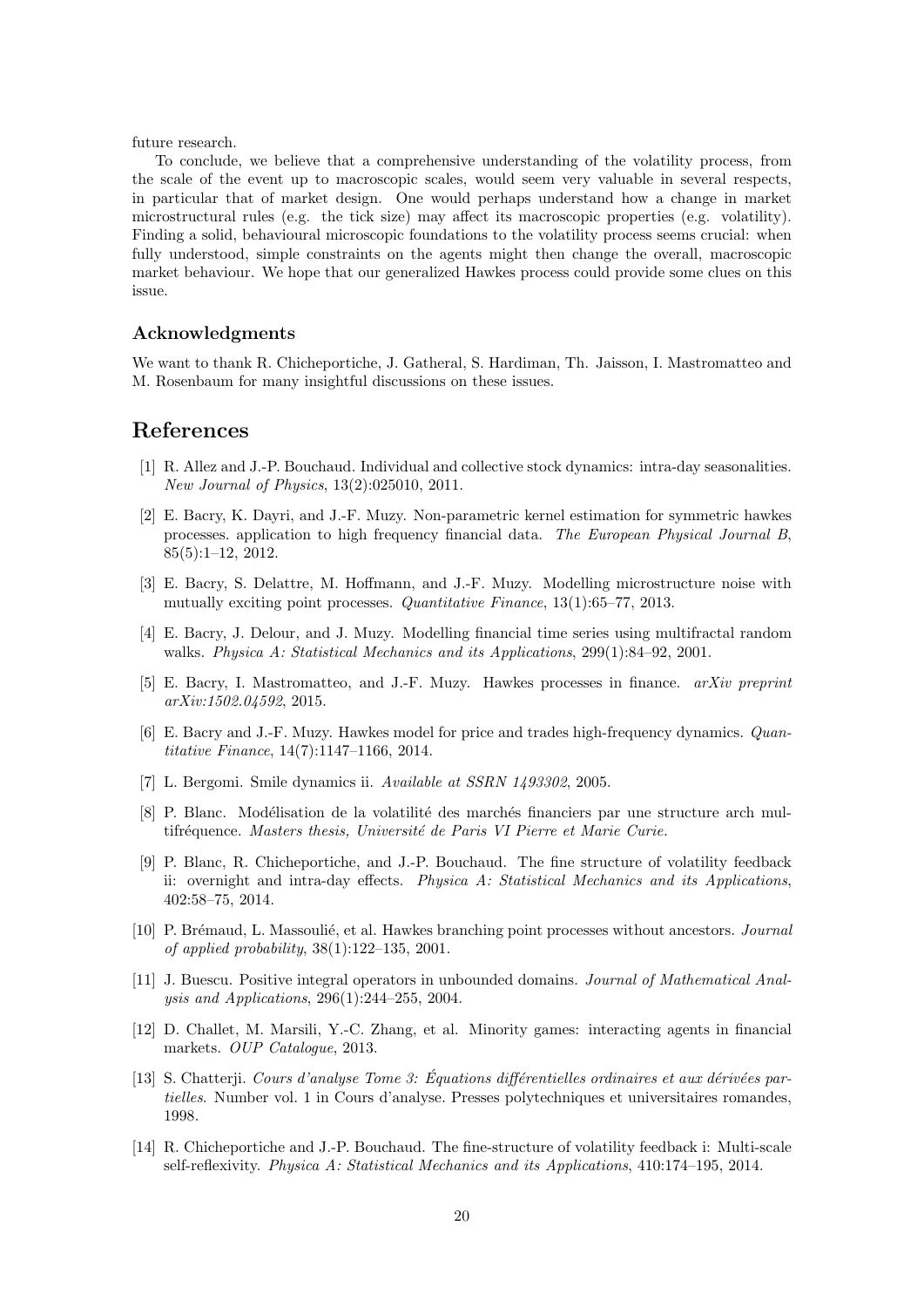- <span id="page-20-7"></span>[15] J. C. Cox, J. E. Ingersoll Jr, and S. A. Ross. An intertemporal general equilibrium model of asset prices. Econometrica: Journal of the Econometric Society, pages 363–384, 1985.
- <span id="page-20-1"></span>[16] M. Cristelli, L. Pietronero, and A. Zaccaria. Critical overview of agent-based models for economics. Proceedings of the International School of Physics "Enrico Fermi" Course CLXXVI, Complex Materials in Physics and Biology, edited by F. Mallamace and H.E. Stanley, 2011.
- <span id="page-20-12"></span>[17] V. Filimonov and D. Sornette. Apparent criticality and calibration issues in the hawkes self-excited point process model: application to high-frequency financial data. Quantitative Finance, (ahead-of-print):1–22, 2015.
- <span id="page-20-19"></span>[18] J. L. Forman and M. Sørensen. The pearson diffusions: A class of statistically tractable diffusion processes. Scandinavian Journal of Statistics, 35(3):438–465, 2008.
- <span id="page-20-0"></span>[19] J. Gatheral, T. Jaisson, and M. Rosenbaum. Volatility is rough. Available at SSRN 2509457, 2014.
- <span id="page-20-10"></span>[20] S. J. Hardiman, N. Bercot, and J.-P. Bouchaud. Critical reflexivity in financial markets: a hawkes process analysis. The European Physical Journal B, 86(10):1–9, 2013.
- <span id="page-20-11"></span>[21] S. J. Hardiman and J.-P. Bouchaud. Branching-ratio approximation for the self-exciting hawkes process. *Physical Review E*,  $90(6)$ :062807, 2014.
- <span id="page-20-15"></span>[22] A. G. Hawkes. Spectra of some self-exciting and mutually exciting point processes. Biometrika, 58(1):83–90, 1971.
- <span id="page-20-8"></span>[23] S. L. Heston. A closed-form solution for options with stochastic volatility with applications to bond and currency options. Review of financial studies, 6(2):327–343, 1993.
- <span id="page-20-20"></span>[24] B. M. Hill et al. A simple general approach to inference about the tail of a distribution. The annals of statistics, 3(5):1163–1174, 1975.
- <span id="page-20-17"></span>[25] T. Jaisson and M. Rosenbaum. Limit theorems for nearly unstable hawkes processes.  $arXiv$ preprint arXiv:1310.2033, 2013.
- <span id="page-20-13"></span>[26] T. Jaisson and M. Rosenbaum. Rough fractional diffusions as scaling limit of nearly unstable heavy tailed hawkes processes. to appear, 2015.
- <span id="page-20-18"></span>[27] O. Kallenberg. Foundations of modern probability. Springer Science & Business Media, 2002.
- <span id="page-20-9"></span>[28] P. J. Laub, T. Taimre, and P. K. Pollett. Hawkes processes. arXiv preprint arXiv:1507.02822, 2015.
- <span id="page-20-3"></span>[29] Y. Pomeau. Sym´etrie des fluctuations dans le renversement du temps. Journal de Physique, 43(6):859–867, 1982.
- <span id="page-20-4"></span>[30] J. B. Ramsey and P. Rothman. Characterization of the time irreversibility of economic time series: Estimators and test statistics. CV Starr Center for Applied Economics, New York University, Faculty of Arts and Science, Department of Economics, 1988.
- <span id="page-20-5"></span>[31] J. B. Ramsey and P. Rothman. Time irreversibility and business cycle asymmetry. Journal of Money, Credit and Banking, pages 1–21, 1996.
- <span id="page-20-16"></span>[32] A. Saichev and D. Sornette. Generation-by-generation dissection of the response function in long memory epidemic processes. The European Physical Journal B, 75(3):343–355, 2010.
- <span id="page-20-14"></span>[33] E. Sentana. Quadratic arch models. The Review of Economic Studies, 62(4):639–661, 1995.
- <span id="page-20-21"></span>[34] E. M. Stein and J. C. Stein. Stock price distributions with stochastic volatility: an analytic approach. Review of financial Studies, 4(4):727–752, 1991.
- [35] A. C. Zaanen. Linear analysis. 1956.
- <span id="page-20-6"></span>[36] G. Zumbach. Time reversal invariance in finance. *Quantitative Finance*, 9(5):505–515, 2009.
- <span id="page-20-2"></span>[37] G. Zumbach and P. Lynch. Heterogeneous volatility cascade in financial markets. Physica  $A$ : Statistical Mechanics and its Applications, 298(3-4):521–529, 2001.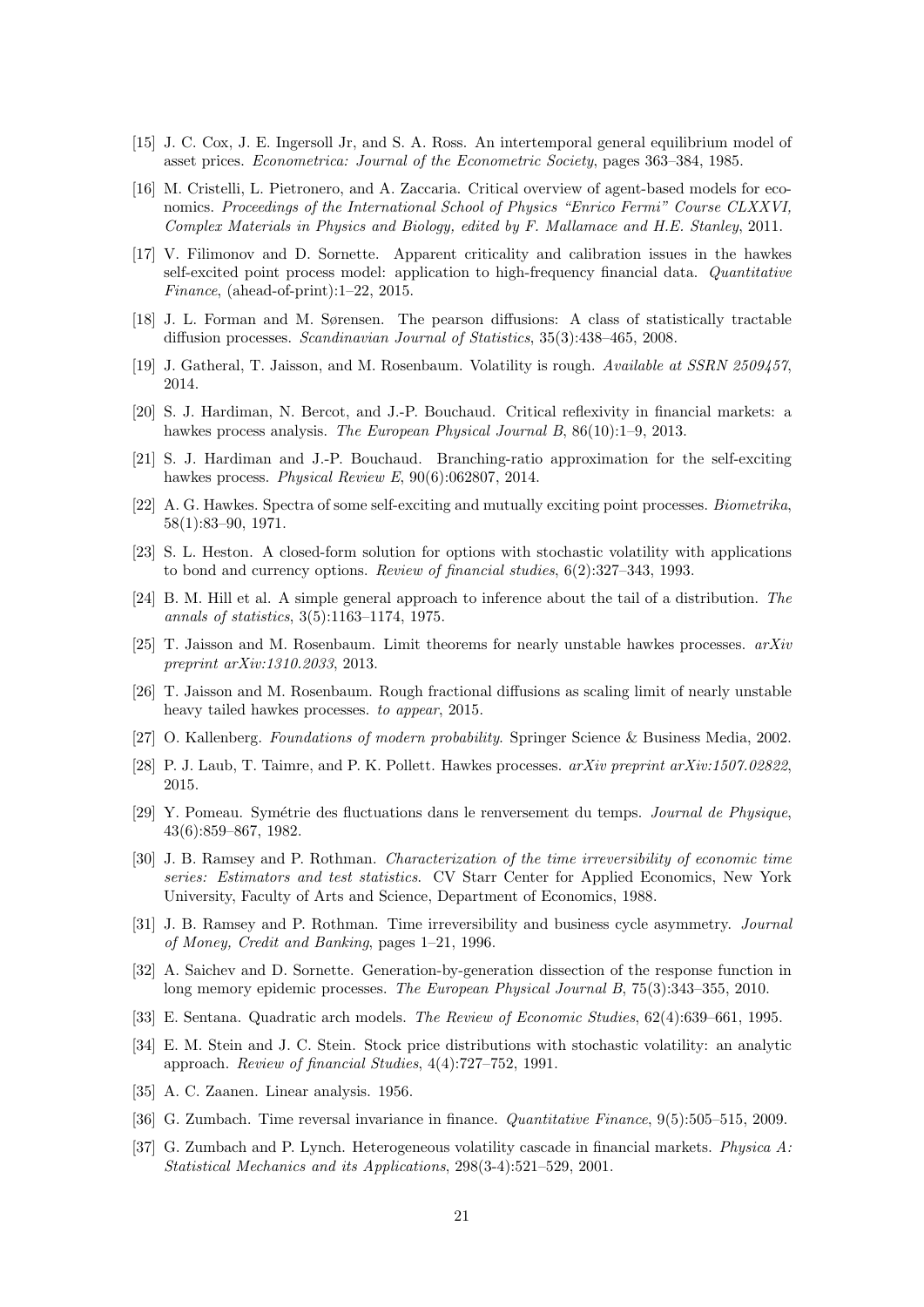# <span id="page-21-0"></span>A Exact equations relating the kernel and the auto-correlation functions

To simplify notations, we write (in this appendix only)  $\varphi(t) = K(t, t)$ . For  $s < t$ , one has  $C(t - s) = \lambda_{\infty} \overline{\lambda} - \overline{\lambda}^2 + \mathbb{E} \left[ A_t \frac{dN_s}{ds} \right] + 2 \mathbb{E} \left[ M_t \frac{dN_s}{ds} \right]$ .

$$
\mathbb{E}\left[A_t \frac{\mathrm{d}N_s}{\mathrm{d}s}\right] = \int_{-\infty}^t \varphi(t-u)\mathbb{E}\left[\frac{\mathrm{d}N_u}{\mathrm{d}u}\frac{\mathrm{d}N_s}{\mathrm{d}s}\right] \mathrm{d}u.
$$

For  $u \neq s$ ,  $\mathbb{E}\left[\frac{dN_u}{du}\frac{dN_s}{ds}\right]du = \left[\mathcal{C}(u-s) + \overline{\lambda}^2\right]du$ , and for  $u = s$ ,  $\mathbb{E}\left[\left(\frac{dN_u}{du}\right)^2\right]du = \kappa \mathbb{E}\left[\frac{dN_u}{(du)^2}\right]du = \kappa \overline{\lambda}$ , where  $\kappa$  is the kurtosis of the law  $\mu$  of the jumps of P ( $\kappa = 1$  if  $\Delta P_{\tau} = \pm \psi$ ). Thus,

$$
\mathbb{E}\left[A_t \frac{dN_s}{ds}\right] = \text{Tr}(K)\overline{\lambda}^2 + \kappa \overline{\lambda} \varphi(t-s) + \int_{-\infty}^t \varphi(t-u)\mathcal{C}(u-s)du.
$$

On the other hand,

$$
\mathbb{E}\left[M_t \frac{dN_s}{ds}\right] = \frac{1}{\psi^2} \int_{-\infty}^t \mathbb{E}\left[\Theta_{t,u} \frac{dP_u}{du} \frac{dN_s}{ds}\right] du
$$
  

$$
= \frac{1}{\psi^2} \int_{-\infty}^t \int_{-\infty}^{u^-} K(t-u, t-r) \mathbb{E}\left[\frac{dN_s}{ds} \frac{dP_u}{du} \frac{dP_r}{dr}\right] dr du
$$
  

$$
= \int_{-\infty}^{s^-} \int_{-\infty}^{u^-} K(t-u, t-r) \mathcal{D}(s-u, s-r) dr du,
$$

since  $\Delta P_{\tau}$  and  $(\Delta P_{\tau})^3$  are centered, which implies that  $\mathbb{E}\left[\frac{dN_s}{ds}\frac{dP_u}{du}\frac{dP_r}{dr}\right] = 0$  for  $u \geq s$ . Taking  $t = \tau > 0$  and  $s = 0$ , we obtain

$$
\mathcal{C}(\tau) = \kappa \overline{\lambda} \varphi(\tau) + \int_{-\infty}^{\tau} \varphi(\tau - u) \mathcal{C}(u) \mathrm{d}u + 2 \int_{0+}^{\infty} \int_{u+}^{\infty} K(\tau + u, \tau + r) \mathcal{D}(u, r) \mathrm{d}r \mathrm{d}u.
$$

For  $t > t_1 > t_2$ , one has  $\mathcal{D}(t - t_1, t - t_2) = \frac{1}{\psi^2} \mathbb{E}\left[A_t \frac{dP_{t_1}}{dt_1} \frac{dP_{t_2}}{dt_2}\right] + \frac{2}{\psi^2} \mathbb{E}\left[M_t \frac{dP_{t_1}}{dt_1} \frac{dP_{t_2}}{dt_2}\right]$ . The first term gives

$$
\frac{1}{\psi^2} \mathbb{E} \left[ A_t \frac{dP_{t_1}}{dt_1} \frac{dP_{t_2}}{dt_2} \right] = \frac{1}{\psi^2} \int_{-\infty}^t \varphi(t - u) \mathbb{E} \left[ \frac{dN_u}{du} \frac{dP_{t_1}}{dt_1} \frac{dP_{t_2}}{dt_2} \right] du
$$

$$
= \int_{t_1+}^t \varphi(t - u) \mathcal{D}(u - t_1, u - t_2) du.
$$

The second term is given by

$$
\frac{1}{\psi^2} \mathbb{E}\left[M_t \frac{\mathrm{d}P_{t_1}}{\mathrm{d}t_1} \frac{\mathrm{d}P_{t_2}}{\mathrm{d}t_2}\right] = \frac{1}{\psi^4} \int_{-\infty}^t \int_{-\infty}^{u^-} K(t-u, t-r) \mathbb{E}\left[\frac{\mathrm{d}P_{t_1}}{\mathrm{d}t_1} \frac{\mathrm{d}P_{t_2}}{\mathrm{d}t_2} \frac{\mathrm{d}P_u}{\mathrm{d}u} \frac{\mathrm{d}P_r}{\mathrm{d}r}\right] \mathrm{d}r \mathrm{d}u
$$

Since  $r < u$  in the integral and  $t_2 < t_1$ , the expected value is zero if  $u \neq t_1$ . For  $u = t_1$ , we have  $\mathbb{E}\left[\left(\frac{\mathrm{d}P_u}{\mathrm{d}u}\right)^2\frac{\mathrm{d}P_{t_2}}{\mathrm{d}t_2}\frac{\mathrm{d}P_r}{\mathrm{d}r}\right]\mathrm{d}u=\psi^2\mathbb{E}\left[\frac{\mathrm{d}N_u}{(\mathrm{d}u)^2}\frac{\mathrm{d}P_{t_2}}{\mathrm{d}t_2}\frac{\mathrm{d}P_r}{\mathrm{d}r}\right]\mathrm{d}u=\psi^2\mathbb{E}\left[\frac{\mathrm{d}N_{t_1}}{\mathrm{d}t_1}\frac{\mathrm{d}P_{t_2}}{\mathrm{d}t_2}\frac{\mathrm{d}P_r}{\mathrm{d}r}\right].$  $\mathbb{E} \left[ M_t \frac{\mathrm{d} P_{t_1}}{\mathrm{d} t} \right]$  $dt_1$  $\mathrm{d}P_{t_2}$  $dt_2$  $=\frac{1}{\tau}$  $\psi^2$  $\int_0^{t_1-}$  $\int_{-\infty}^{t_1-} K(t-t_1,t-r) \mathbb{E} \left[ \frac{\mathrm{d} N_{t_1}}{\mathrm{d} t_1} \right]$  $dt_1$  $dP_{t_2}$  $dt_2$  $\mathrm{d}P_r$ dr  $\Big]$  dr.

For  $r \neq t_2$ , one has  $\frac{1}{\psi^2} \mathbb{E} \left[ \frac{dN_{t_1}}{dt_1} \frac{dP_{t_2}}{dt_2} \frac{dP_r}{dr} \right] dr = \mathcal{D}(t_1 - t_2, t_1 - r) dr$ . On the other hand  $r = t_2$  yields  $\mathbb{E}\left[\frac{dN_{t_1}}{dt_1}\frac{dN_r}{(dr)^2}\right]dr = \mathbb{E}\left[\frac{dN_{t_1}}{dt_1}\frac{dN_{t_2}}{dt_2}\right] = \mathcal{C}(t_1 - t_2) + \overline{\lambda}^2$ . We obtain

$$
\mathbb{E}\left[M_t\frac{dP_{t_1}}{dt_1}\frac{dP_{t_2}}{dt_2}\right] = K(t - t_1, t - t_2)[\mathcal{C}(t_1 - t_2) + \overline{\lambda}^2] + \int_{-\infty}^{t_1 -} K(t - t_1, t - r)\mathcal{D}(t_1 - t_2, t_1 - r)\mathrm{d}r.
$$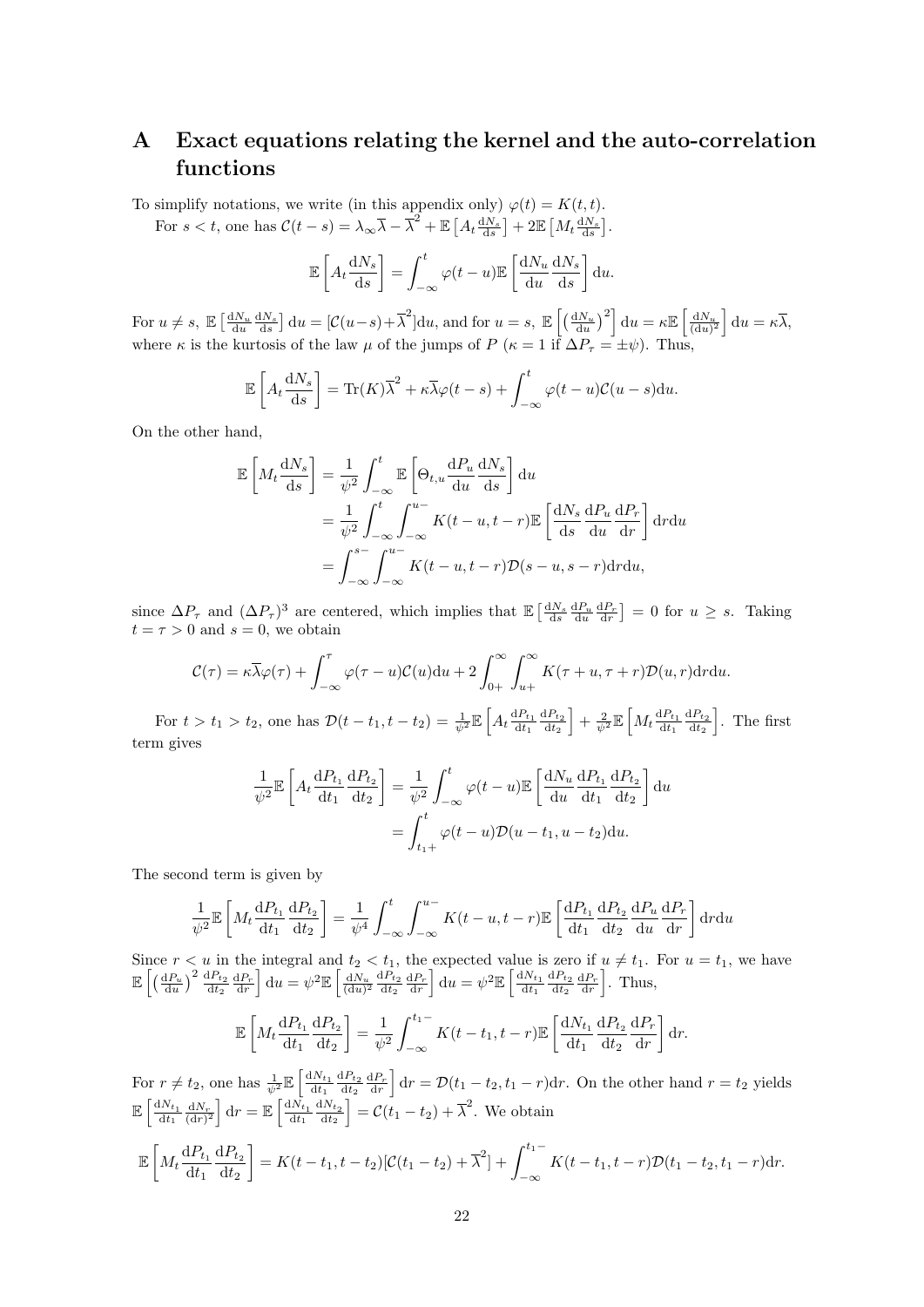We eventually obtain by taking  $\tau_2 = t > \tau_1 = t - t_1, t_2 = 0$ ,

$$
\mathcal{D}(\tau_1, \tau_2) = 2K(\tau_1, \tau_2)[\mathcal{C}(\tau_2 - \tau_1) + \overline{\lambda}^2] + \int_{(\tau_2 - \tau_1) +}^{\tau_2} \varphi(\tau_2 - u)\mathcal{D}(u - \tau_2 + \tau_1, u)du \n+ 2 \int_{-\infty}^{(\tau_2 - \tau_1) -} K(\tau_1, \tau_2 - u)\mathcal{D}(\tau_2 - \tau_1, \tau_2 - \tau_1 - u)du.
$$

# B Asymptotic analysis of the Hawkes  $+$  ZHawkes process

In order to analyze the coupled Hawkes + ZHawkes processes, we first write the Fokker-Planck equation for the joint probability  $\Pi(h, y)$  of  $h \equiv \overline{H}$  and  $y \equiv \overline{Y} = \overline{Z}^2$ . Setting  $t \leftarrow \beta t$  as the new time, we find:

$$
\frac{\partial \Pi}{\partial t} = -\frac{\partial}{\partial h} \left\{ \left[ -(1 - n_H)h + n_H(\lambda_{\infty} + y) \right] \Pi \right\}
$$
\n
$$
- \chi \frac{\partial}{\partial y} \left\{ \left[ (n_Z - 1)y + n_Z(\lambda_{\infty} + h) \right] \Pi \right\} + 2\chi n_Z \frac{\partial^2}{\partial y^2} \left\{ \left[ y(\lambda_{\infty} + h + y) \right] \Pi \right\}
$$
\n(32)

We will study the stationary distribution of the process, such that the left-hand side of the above equation is zero. We introduce the conditional distribution of h for a given y,  $\Pi(h|y)$ , and the marginal distribution of y,  $\pi(y)$ , as:

$$
\pi(y) := \int_0^\infty dh \, \Pi(h, y); \qquad \Pi(h|y) = \frac{\Pi(h, y)}{\pi(y)},\tag{33}
$$

and the generating function of  $\Pi(h|y)$ , as:

<span id="page-22-0"></span>
$$
Z(z|y) = \int_0^\infty dh \, e^{-zh} \Pi(h|y),\tag{34}
$$

such that  $Z(0|y) = 1$  and  $Z'(0|y) := -a^*$  is the conditional average of h for a given y.

Now we assume, and self consistently check, that for large y,  $\Pi(h|y)$  is of the form  $1/yF(h/y)$ , which means that  $h$  is a random variable of order  $y$ . This implies:

<span id="page-22-1"></span>
$$
Z(z|y) = G(x = zy); \t G(x) := \int_0^\infty du \, e^{-zu} \, F(u). \t (35)
$$

Multiplying Eq.[\(32\)](#page-22-0) by  $e^{-zh}$  and integrating over h then leads, in the stationary state, to:

$$
-x\pi(y)[(1-n_H)G'(x)+n_HG(x)] - \chi \frac{\partial}{\partial y} \{[(n_Z-1)G(x)-n_ZG'(x)]y\pi(y)\}
$$
(36)  
+2 $\chi nz \frac{\partial^2}{\partial y^2} \{[G(x)-G'(x)]y^2\pi(y)\}=0,$ 

where we have assumed  $y \gg \lambda_{\infty}$ . In the asymptotic limit,  $\pi(y)$  behaves as a power law:  $\pi(y) \propto$  $A/y^{1+\mu}$ . Indeed, injecting this ansatz into the last equation leads to a non-trivial equation for  $G(x)$  where y and A have completely disappeared:

$$
x\left[(1-n_H)G'(x)+n_HG(x)\right] = \chi \left[\mu n_Z H(x) - n_Z x H'(x) - \mu G(x) + xG'(x)\right] + 2\chi n_Z \left[x^2 H''(x) + 2(1-\mu)xH'(x) - \mu(1-\mu)H(x)\right],
$$
(37)

where we have introduced the shorthand  $H(x) = G(x) - G'(x)$ . Let us first analyze this equation for  $x = 0$ ; without any further assumptions one has, with  $G(0) = 1$  and  $G'(0) = -a^*$ :

$$
\mu n_Z (1 + a^*) - \mu - 2n_Z \mu (1 - \mu)(1 + a^*) = 0 \Rightarrow \mu = \frac{1}{2} + \frac{1}{2n_Z (1 + a^*)},\tag{38}
$$